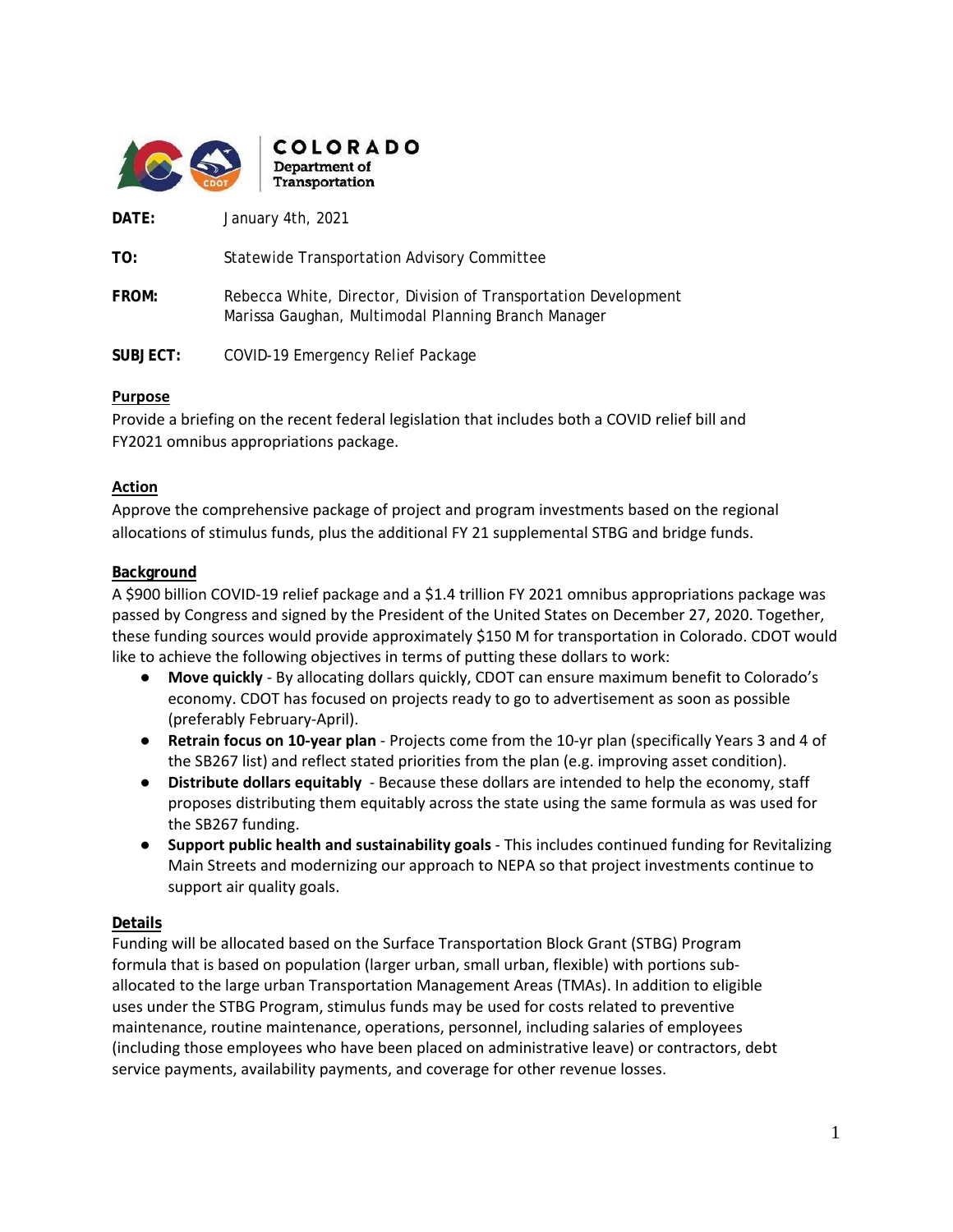Funding is available through September 30, 2024 with the expectation that most projects will go to advertisement by summer 2020.

### **Project Proposals**

- **Region 1 Target \$45.9 M** 
	- **DRCOG TMA sub-allocation \$36.2 M** 
		- CDOT will issue suballocation guidance to DRCOG requesting quick action on allocating dollars in order to maximize near-term economic benefits.
	- **Region 1 flexible \$9.7 million**
		- Proposed use of region-wide dollars is for Noise Wall Maintenance. This project is identified in years 5-10 of the 10-year plan.
- **Region 2 Target \$25.5 M**
	- The proposal for all of R2's target amount of \$25.5 M is to go to the SH 21 and Research Parkway Interchange project identified in the 10-Year Plan. This includes both the PPACG TMA sub-allocation of \$8.5 M and the remaining R2 flexible dollars.
	- A loan from the TC Program Reserve to be paid back (assumes Year 3 COPs) will fund the remaining balance for the project.
- **Region 3 Target \$20.3 M**
	- US 50 Grand Junction to Delta Repairs (from 10-Year Plan): \$15 M
	- US 6 Fruita to Palisade Safety Improvements (from 10-Year Plan): \$5.6 M
- **Region 4 Target \$32.1 M**
	- **NFRMPO TMA sub-allocation ~\$4 M**
		- Proposed Local Agency Projects:
			- North LCR 17 Expansion: \$760,000
			- Intersection Improvements SH 257 & Eastman Park Drive: \$1 M
			- Timberline Rd Corridor Improvements: \$2.69 M
	- **Region 4 flexible ~\$28 M**
		- Berthoud Mobility Hub at SH 56 / I-25 (from 10-Year Plan): \$6.5M
		- I-76 West of CO144 Westbound Rural Paving (from 10-Year Plan): \$8.05M
		- SH385 Phillips/Yuma County Line South Rural Paving (from 10-Year Plan): \$7.1M
		- SH119 Adaptive Signal System (from 10-Year Plan): \$2.4 M
		- Two Bridge Maintenance Projects: \$550,000
		- Replacement of X-lite guardrail end treatments: \$1.6 M
		- DRCOG Local Agency project SH7 & 119th St in Lafayette: \$2.6 M
- **Region 5 Target \$10.6 M**
	- US 160 McCabe Creek Major Structure Replacement (from 10-Year Plan): \$7.5 M
	- CO 141 North of Naturita Resurfacing (from 10-Year Plan): \$3.1 M
- **Additional Investments**
	- Continued Support for Revitalizing Main Streets (\$2M)
	- Modernizing NEPA (\$75k)
	- Bridge Repairs (~\$6M)

#### **Next Steps**

● January 20-21 TC Meeting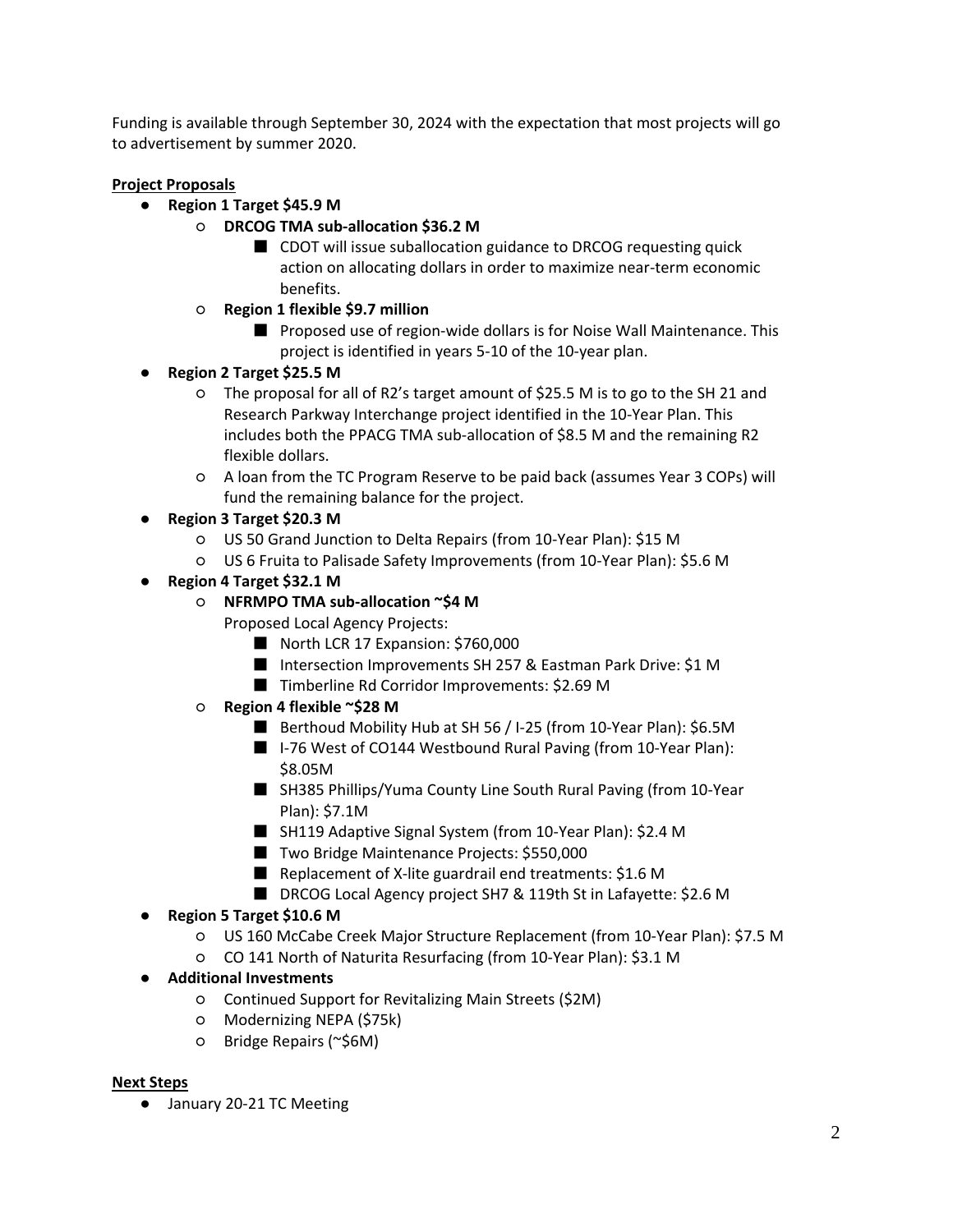- Budget Amendment/Supplement to formally add stimulus and FY21 supplemental funds to budget and approve Program Reserve loan to Powers/Research Project
- March TC Meeting
	- Review Year 1-4 SB 267 list in anticipation of SB 267 COP issuance
- April
	- Anticipated issuance of Year 3 COPs
	- TC approval of Year 3 list

### **Attachments**

COVID-19 Emergency Relief Package PowerPoint Presentation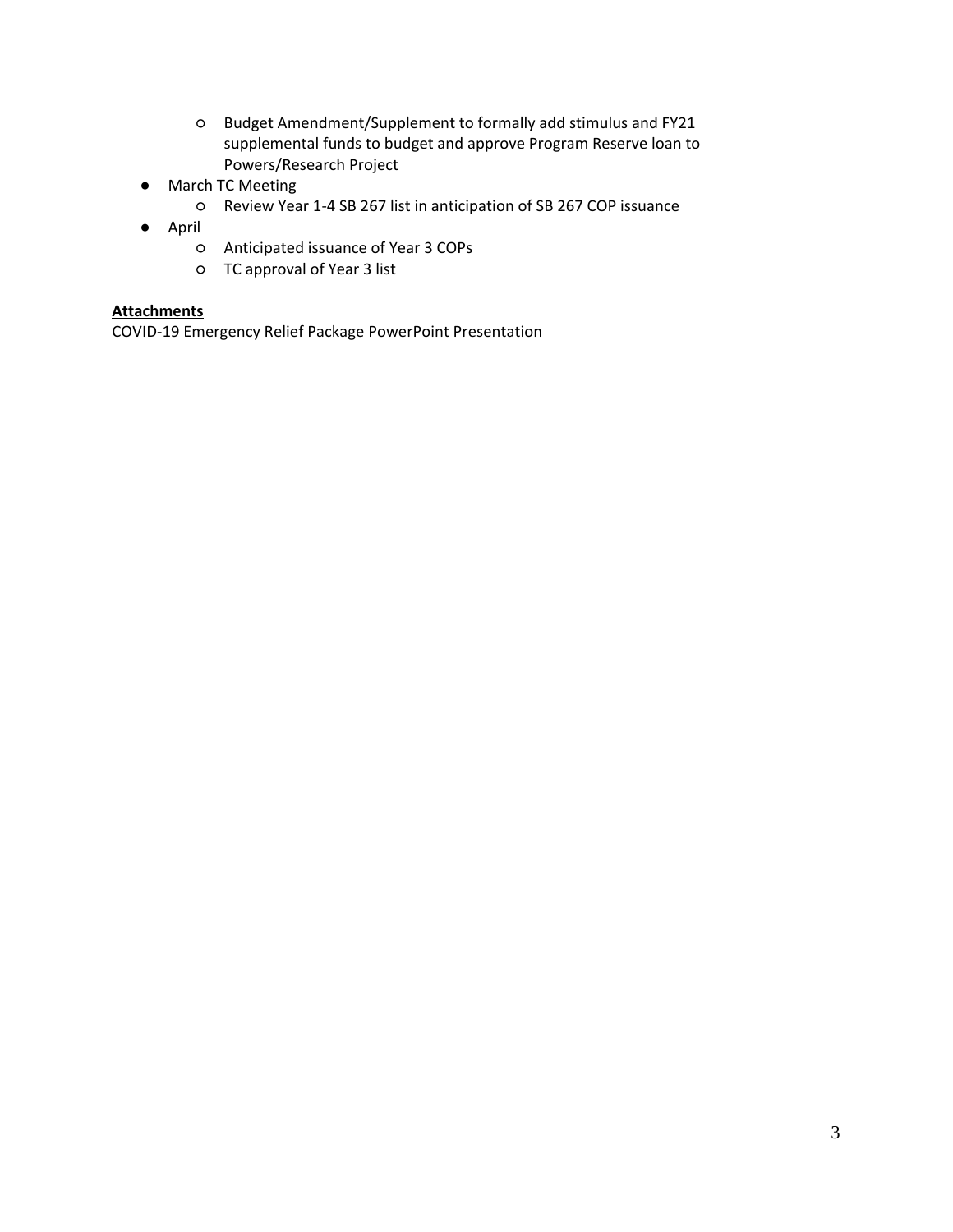





COVID-19 Emergency Relief Package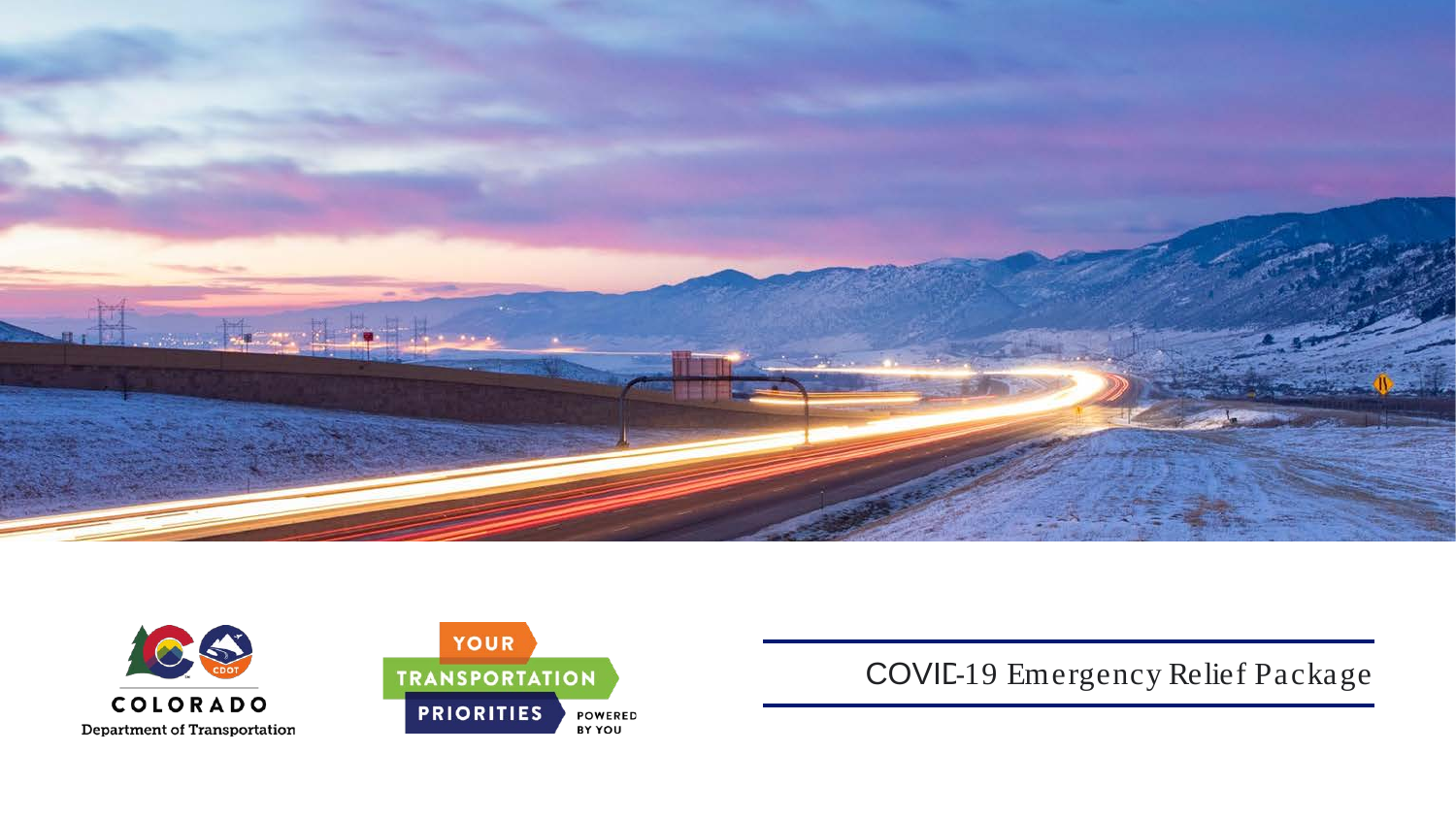



- Recent federal legislation included both a COVID relief bill and FY2021 omnibus appropriations package.
- Together, these funding sources would provide approximately \$150M for transportation in Colorado.
- This briefing includes a proposal for putting these dollars to work immediately; building on the series of "add-back scenarios" developed through the spring and summer.
- CDOT's focus in preparing this proposal was to achieve the following objectives
	- Move quickly
	- Retain focus on 10-yr plan
	- Distribute dollars equitably
	- Support health and sustainability goals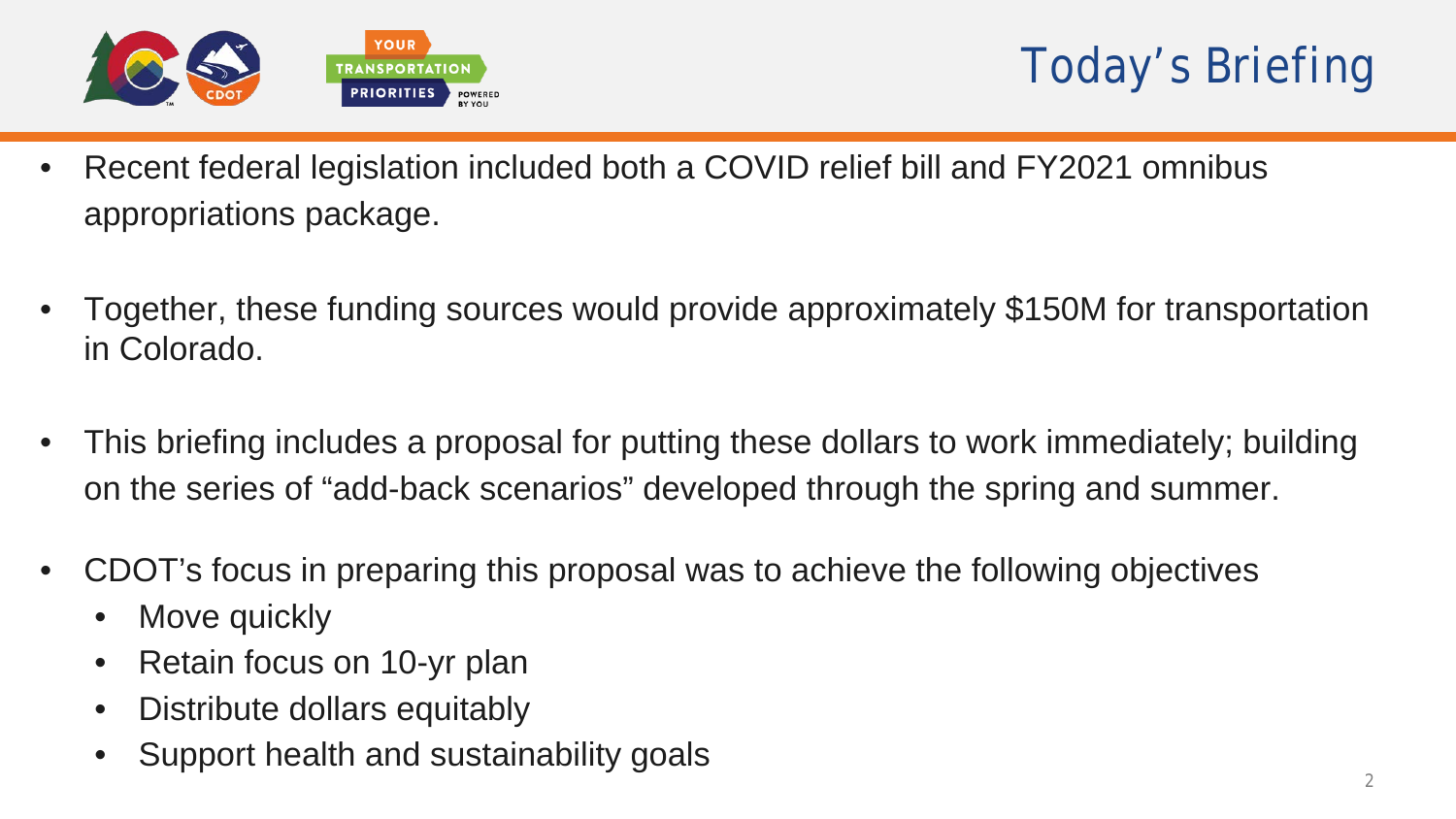

Established a **\$900 billion** COVID relief package including:

- **\$10 billion** for surface transportation
	- **\$9,840,057,332** for Surface Transportation Block Grant Program (STBGP) more on this in next slide
	- Remaining funds for Tribal Transportation Program, Puerto Rico Highway Program, and Territorial Highway Program
	- About 14 percent of highway funds are sub-allocated to localities over 200,000 in population
- **\$2 Billion** for airports and airport concessionaires
- **\$15 Billion** for mass transit that will be distributed via FTA formula programs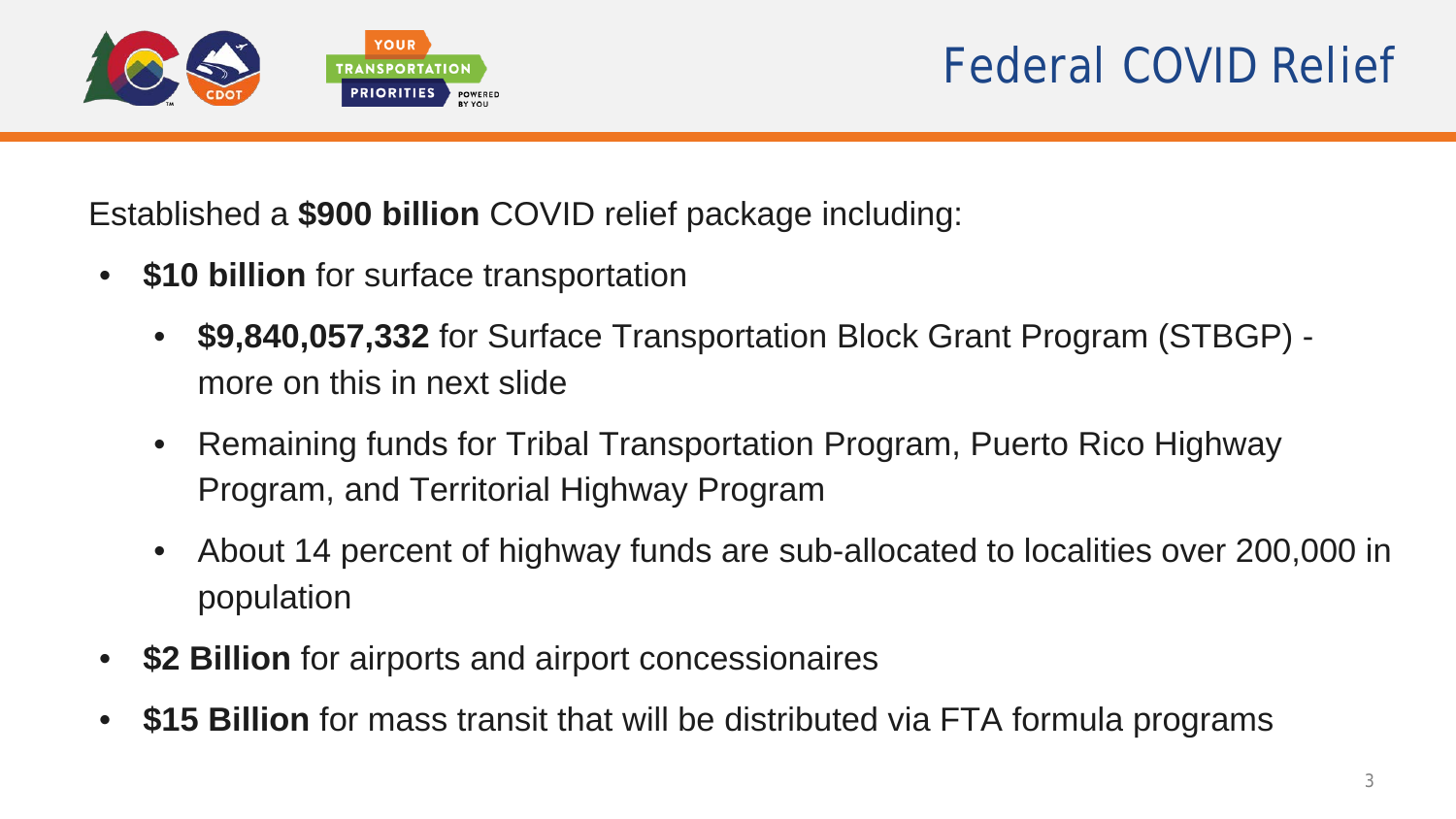

- Funds will flow to the states based on each state's share of FY 21 apportionments, and are allocated within each State according to the STBG formula.
- The STBG formula distributes 57% of the funds to areas on the basis of population.
- Distributions to urbanized areas (UZAs) over 200,000 are allocated to the three large MPOs.
- Funding includes special provisions, including no state/local match requirement and special eligibilities for maintenance, salaries and operations.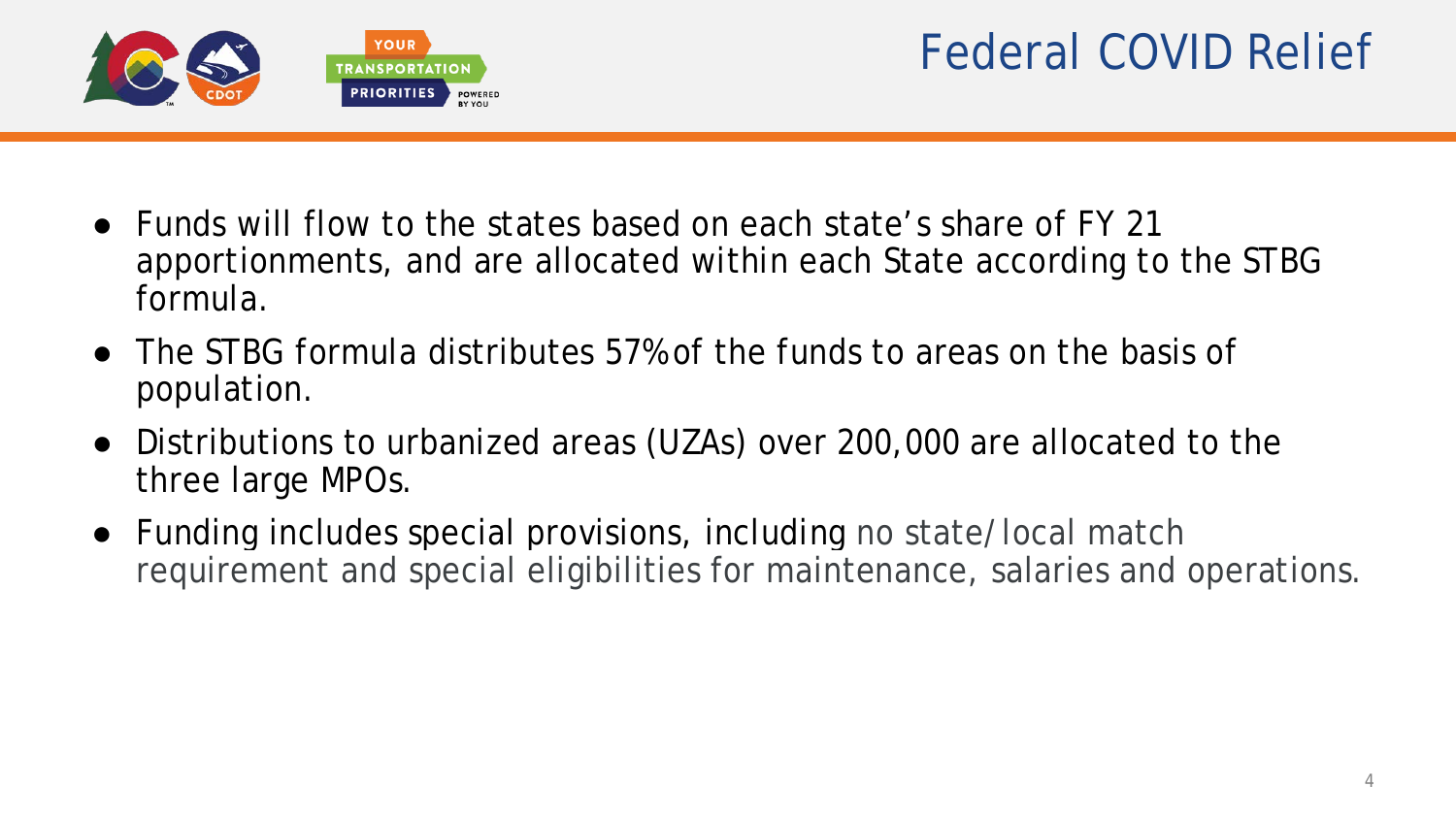

# Anticipated Colorado Allocation - Relief Funds

|                                   | <b>Assumptions</b> | <b>Result</b> |
|-----------------------------------|--------------------|---------------|
| <b>National Total</b>             | \$9,840,057,332    |               |
| Colorado Share                    | 1.37%              | \$134,336,463 |
|                                   |                    |               |
| <b>Large Urban Share &gt;200k</b> | 36.4%              | \$48,870,605  |
| Small Urban Share >5k, <200K      | 12.3%              | \$16,489,093  |
| <b>Rural Share &lt;5K</b>         | 8.6%               | \$11,492,689  |
| <b>Flexible Any Area</b>          | 42.8%              | \$57,484,076  |

| <b>DRCOG</b> | <b>PPACG</b> | <b>NFR</b>  | <b>Total</b> |
|--------------|--------------|-------------|--------------|
| 74.24%       | 17.49%       | 8.27%       |              |
| \$36,280,780 | \$8,548,463  | \$4,041,362 | \$48,870,605 |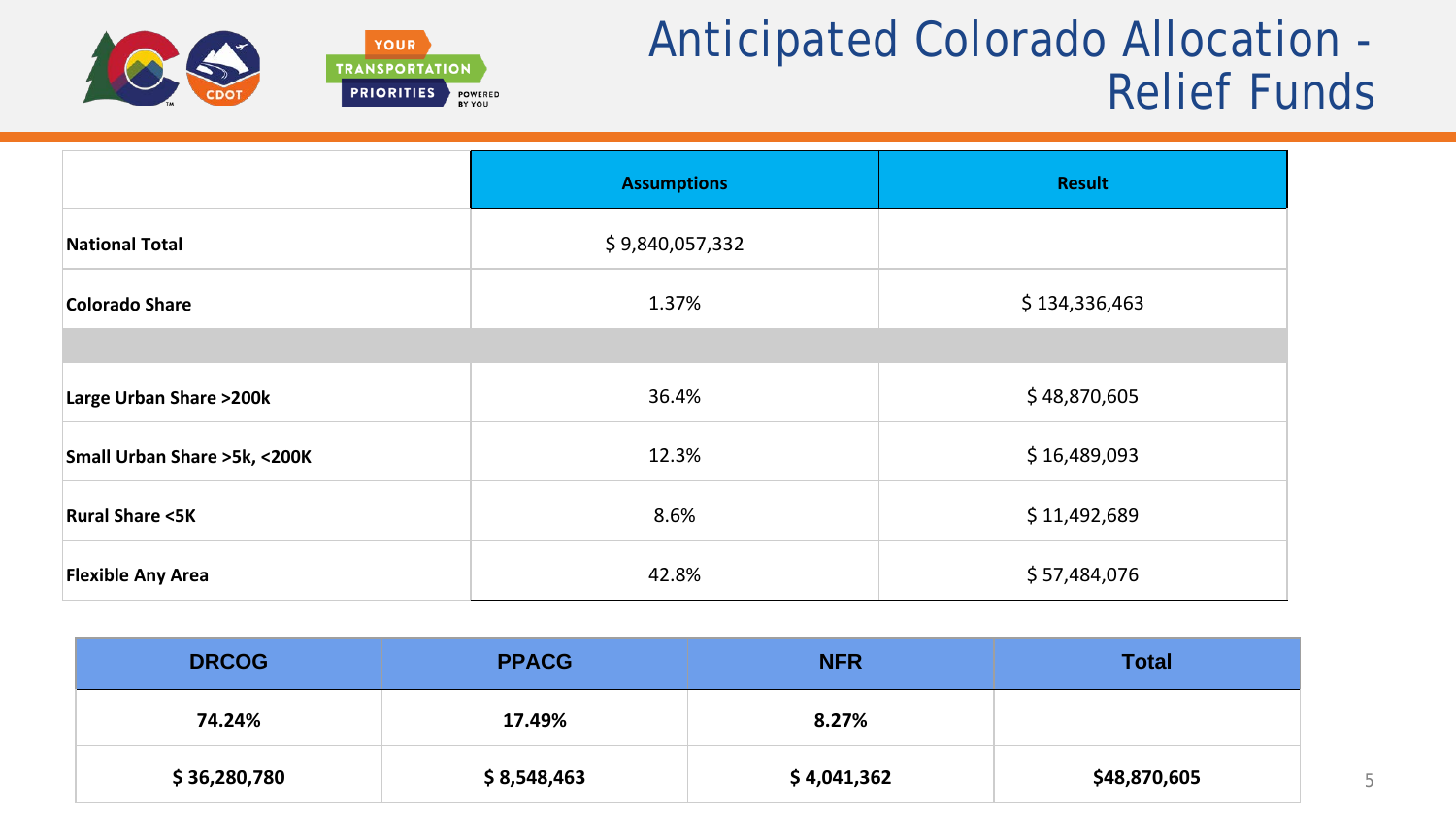# Anticipated Colorado Allocation - Relief Funds



|                     | <b>Assumptions</b>                              | <b>Result</b>    | Region distributions reflect the<br>$\bullet$<br>Current and Historic RPP Midpoint--<br>the same target established by |               |                |                     |                                      |
|---------------------|-------------------------------------------------|------------------|------------------------------------------------------------------------------------------------------------------------|---------------|----------------|---------------------|--------------------------------------|
| Colorado Share      | 1.37%<br>(of \$9,840,057,332<br>national total) | \$134,336,463    |                                                                                                                        |               |                | the SB 267 funding. | staff to ensure statewide equity for |
|                     | <b>Assumptions</b>                              |                  |                                                                                                                        | <b>Result</b> |                |                     |                                      |
| <b>Region Share</b> |                                                 | <b>TOTAL</b>     | <b>DRCOG TMA</b>                                                                                                       | PPACG TMA     | <b>NFR TMA</b> | Any Area            |                                      |
| Region 1            | 34.2%                                           | \$45,943,070     | \$36,280,780                                                                                                           |               |                | \$9,662,290         |                                      |
| Region 2            | 19.0%                                           | \$25,523,928     |                                                                                                                        | \$8,548,463   |                | \$16,975,464        |                                      |
| Region 3            | 15.1%                                           | \$20,284,806     |                                                                                                                        |               |                | \$20,284,806        |                                      |
| Region 4            | 23.9%                                           | \$32,106,415     |                                                                                                                        |               | \$4,041,362    | \$28,065,053        |                                      |
| Region 5            | 7.9%                                            | \$10,612,581     |                                                                                                                        |               |                | \$10,612,581        |                                      |
| Total               | 100%                                            | \$134,470,799.16 |                                                                                                                        |               |                |                     | 6                                    |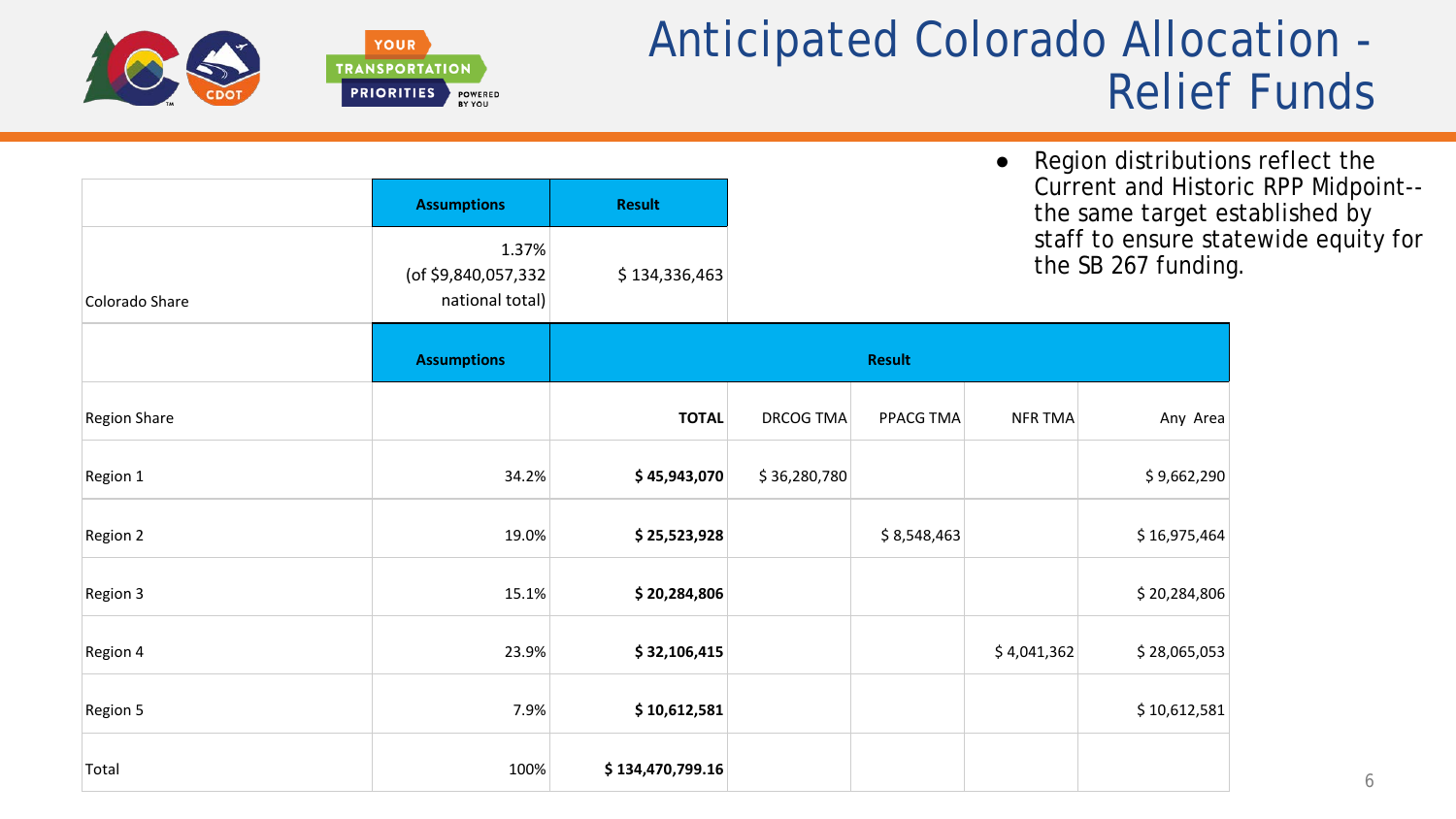

\$**1.4 trillion FY 2021** omnibus appropriations package (including the FY 2021 Transportation and Housing and Urban Development—or THUD—bill)

In addition to anticipated federal funds, the FY21 Appropriations contained Highway Bridge and STBGP Supplemental Funds

- Colorado will receive a supplemental FY 21 appropriation distributed via the STBG formula totaling \$8.75 M.
- Colorado will receive approximately \$6M in additional Bridge funds and could receive more based on a formula of Colorado's poor bridge deck area as it relates to the national total poor deck area.
- These funds will require the normal state/local match.
- Scenic Byway and Competitive grant funding. \$16M and \$50M nationally, but no distribution methodology provided. Anticipate competitive applications will be  $required.$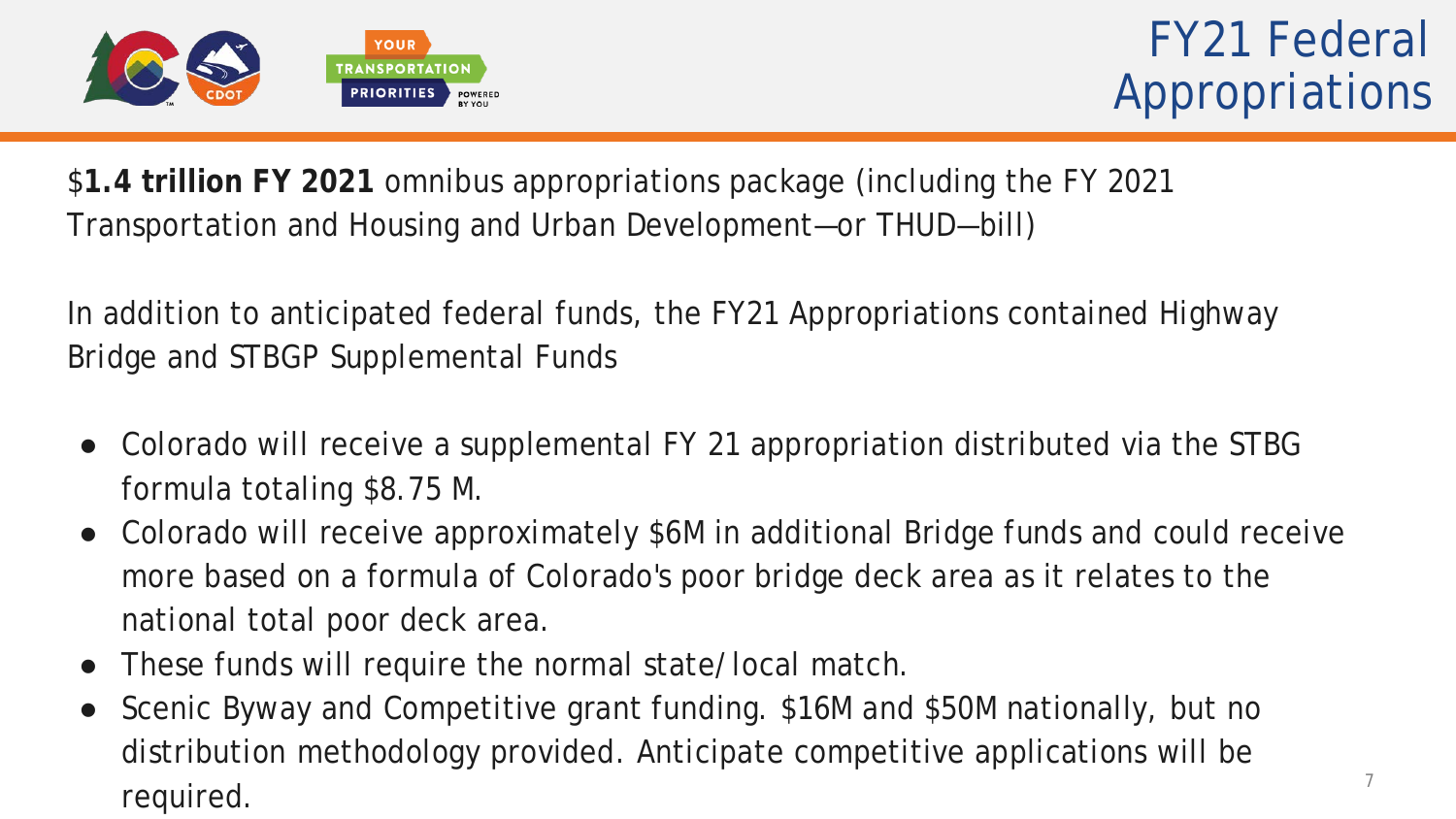

# Allocation Considerations

The following slides present a comprehensive package of project and program investments based on the regional allocations of stimulus funds, plus the additional FY 21 supplemental STBG and Bridge funds. This proposal seeks to meet the following objectives:

### **Move quickly**

- By allocating dollars quickly, CDOT can ensure maximum benefit to Colorado's economy.
- CDOT has focused on projects ready to go to advertisement as soon as possible (preferably Feb-April).

### **Retain Focus on 10-yr Plan**

● Projects come from the 10-yr plan (specifically Years 3 and 4 of the SB267 list) and reflect stated priorities from the plan (e.g. improving asset condition).

### **Distribute Dollars Equitably**

Because these dollars are intended to help the economy, staff proposes distributing them equitably across the state using the same formula as was used for the SB267 funding.

### **Advance Public Health and Sustainability Goals**

- Continued funding for Revitalizing Main Streets--supporting communities with critical COVID-focused infrastructure improvements through the winter months.
- Help modernize our approach to NEPA so that project investments continue to support GHG goals.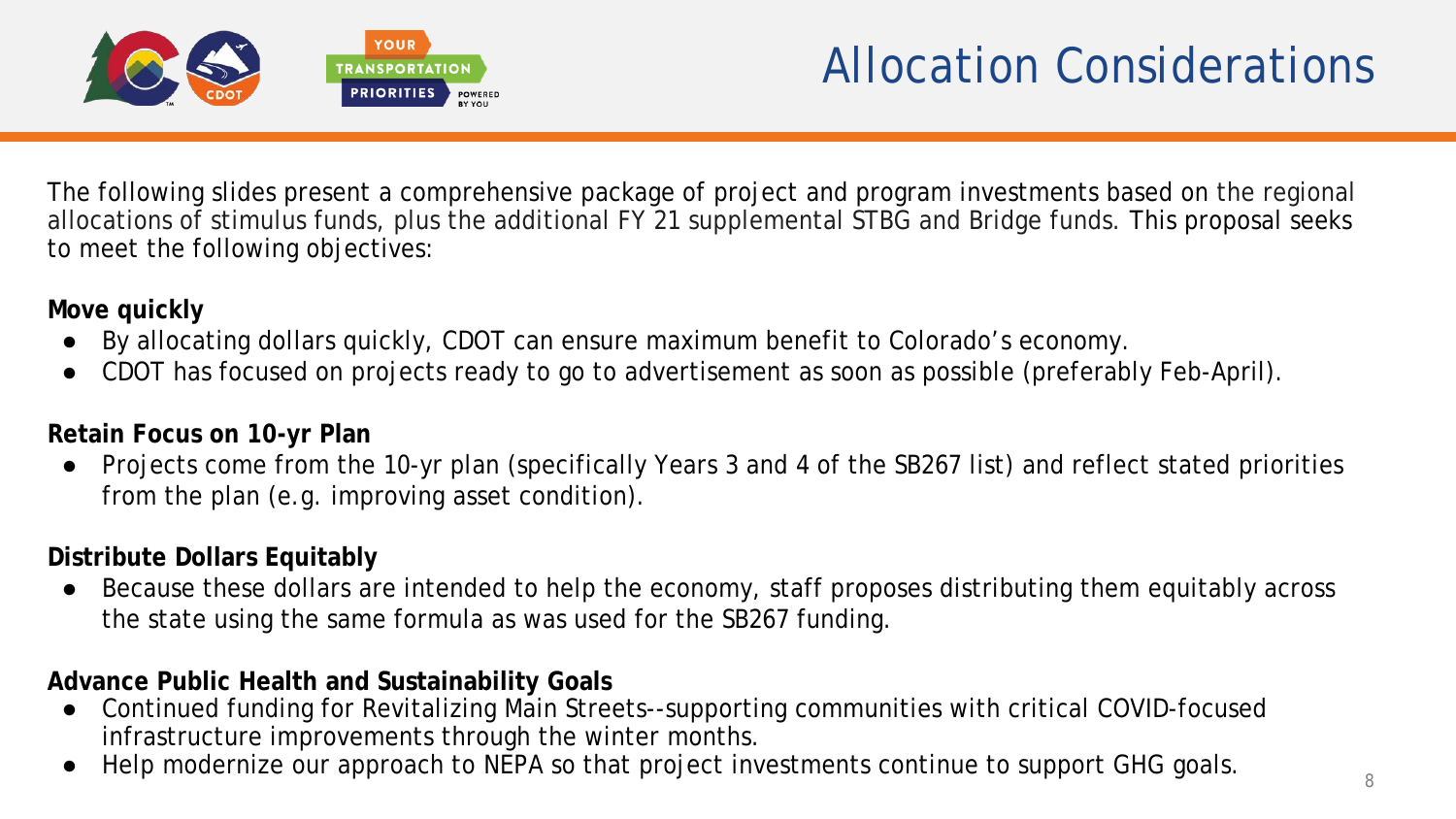



| <b>Region</b>                                                                                    | <b>Project Type</b>           | <b>Project Description</b>         | <b>Scheduled Ad</b><br><b>Date</b> | <b>Funding Need</b> | 10-Year<br>Plan | <b>Current 10-Year</b><br><b>Plan Status</b> |
|--------------------------------------------------------------------------------------------------|-------------------------------|------------------------------------|------------------------------------|---------------------|-----------------|----------------------------------------------|
| <b>REGION 1 TARGET \$45.9 M</b><br>(DRCOG TMA suballocation \$36.2 M; Region 1 flexible \$9.7 M) |                               |                                    |                                    |                     |                 |                                              |
|                                                                                                  | Capital                       | Noise Wall Maintenance             | <b>TBD</b>                         | \$<br>9,700,000     | $\checkmark$    | <b>Years 5 - 10</b>                          |
|                                                                                                  | <b>Remaining SB Projects:</b> |                                    |                                    |                     |                 |                                              |
|                                                                                                  | Capital                       | I-70 West: Floyd Hill              | $1/15/2022$ \$                     | 96,000,000          | √               | SB Year 3/4                                  |
|                                                                                                  | Capital                       | I-270: Widening from I-76 to I-70  | $11/3/2023$ \$                     | 200,000,000         | √               | SB Year 3/4                                  |
|                                                                                                  | Capital                       | I-70 Corridor - West Metro Bridges | <b>TBD</b>                         | 33,391,935          | √               |                                              |

**POWERED** 



Many noise walls, primarily the timber noise walls in the Region, are damaged and in need of repair. Properly maintaining noise walls minimizes noise pollution. Another benefit of this project is that there would be little to no impact to the traveling public during the replacement of these noise walls since they are outside the travel lanes. This has become a safety issue as well, as CDOT has received reports of youth walking over fallen fences and onto the highway.

- Region 1 target includes both DRCOG TMA suballocation (\$36.2M) and region-wide flexible funding (\$9.7M).
- CDOT will issue suballocation guidance to DRCOG requesting quick action on allocating dollars in order to maximize near-term economic benefits.
- Proposed use of region-wide dollars is for Noise Wall Maintenance.
- The three R1 projects planned for SB Year 3 / 4 (shown below the grey line) are not being proposed for stimulus funding. This is due to the large amount of funding needed to advance the projects and lack of readiness.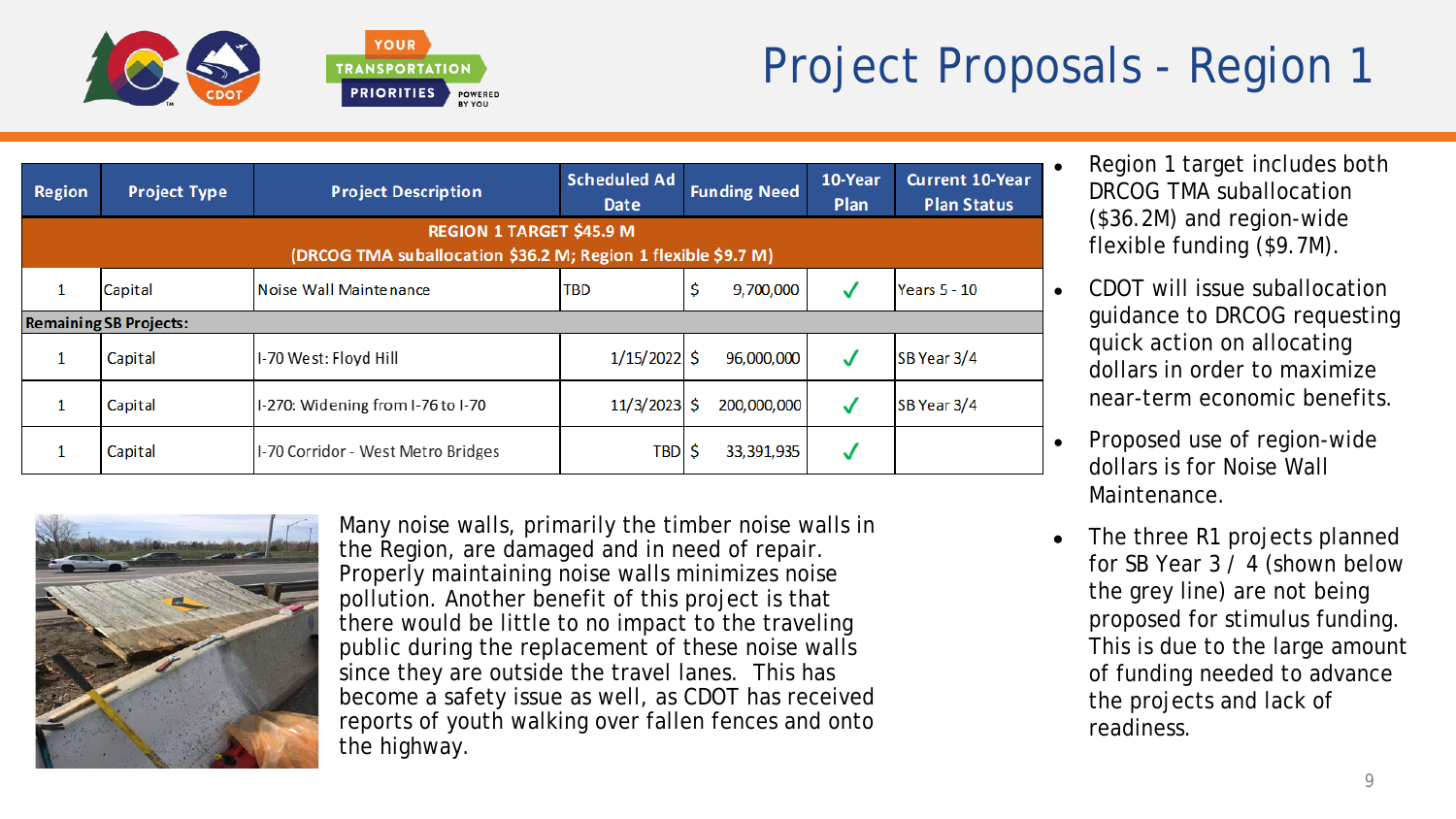

# Project Proposals - Region 2

| Region                          | <b>Project Type</b> | <b>Project Description</b>             | Scheduled Ad<br><b>Date</b> | <b>Funding Need</b> | 10-Year<br>Plan | <b>Current 10-Year</b><br><b>Plan Status</b> |  |
|---------------------------------|---------------------|----------------------------------------|-----------------------------|---------------------|-----------------|----------------------------------------------|--|
| <b>REGION 2 TARGET \$25.5 M</b> |                     |                                        |                             |                     |                 |                                              |  |
|                                 | Capital             | SH 21 and Research Parkway Interchange | Immediately                 | 43,570,000          |                 | SB Year 2/3                                  |  |
|                                 |                     | TOTAL                                  |                             | 43,570,000          |                 |                                              |  |

- All of R2's target amount of \$25.5 M will go to the SH 21 and Research Parkway Interchange project. This includes both the PPACG share of \$8.5 M and the remaining R2 flexible dollars.
- A loan from the TC Program Reserve (about \$18 million) to be paid back (assumes Year 3 COPs) will fund the remaining balance for the project.



The **SH 21 and Research Parkway Interchange** project constructs a grade-separated interchange to improve safety and mobility on SH 21 (Powers Blvd) including 3 miles of paving. Adds sidewalks and bike lanes to improve access from an elementary school on the east and middle and high schools on the west.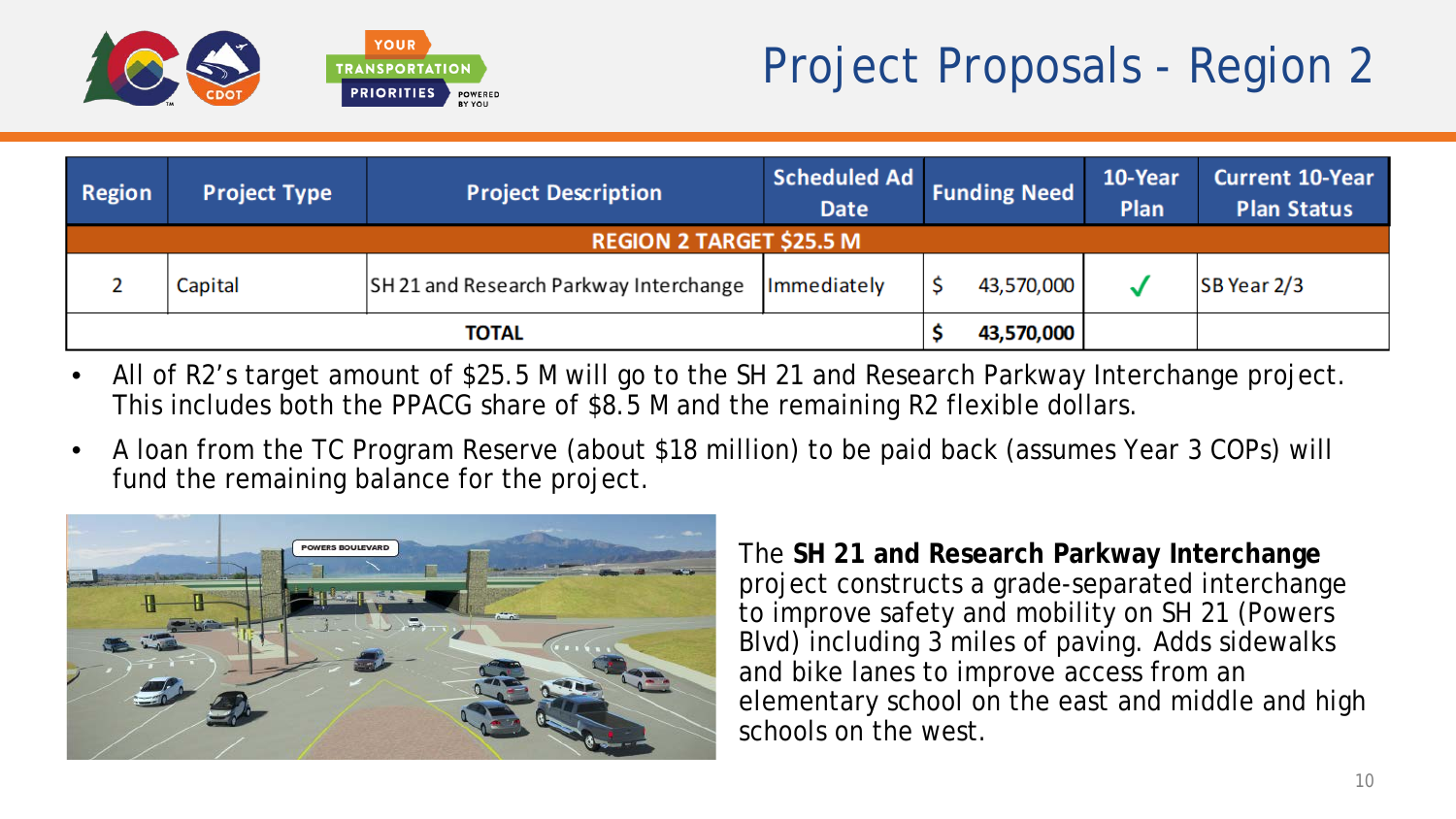

## **Region 2 Remaining SB Project List:**

| <b>Region</b>  | <b>Project Type</b>           | <b>Project Description</b>                                                  | <b>Scheduled Ad</b><br><b>Date</b> | <b>Funding Need</b> | 10-Year<br><b>Plan</b> | <b>Current 10-Year</b><br><b>Plan Status</b> |
|----------------|-------------------------------|-----------------------------------------------------------------------------|------------------------------------|---------------------|------------------------|----------------------------------------------|
|                | <b>Remaining SB Projects:</b> |                                                                             |                                    |                     |                        |                                              |
| 2              | Capital                       | SH 115 - Safety and Paving improvements<br>from MM 20-39                    | $11/4/2021$ \$                     | 39,500,000          | $\checkmark$           | SB Year 3/4                                  |
| 2              | Capital                       | I-25 Through Pueblo New Freeway                                             | $11/11/2021$ \$                    | 57,500,000          | $\checkmark$           | SB Year 3/4                                  |
| 2              | Capital                       | I-25 Paving and Mobility-Fillmore to<br>Garden of the Gods Colorado Springs | $11/18/2021$ \$                    | 40,000,000          | $\checkmark$           | SB Year 3/4                                  |
| $\overline{2}$ | <b>CY22 Rural Paving</b>      | SH 96 near Eads to Sheridan Lake                                            | $12/16/2021$ \$                    | 21,262,500          | $\checkmark$           | SB Year 3/4                                  |
| $\overline{2}$ | <b>CY22 Rural Paving</b>      | SH 67 from SH 96 to Florence                                                | $1/13/2022$ \$                     | 5,625,000           | $\checkmark$           | SB Year 3/4                                  |
| $\overline{2}$ | <b>CY22 Rural Paving</b>      | SH 194A Surface Treatment and Drainage<br>Improvements                      | $1/13/2022$ \$                     | 5,882,225           | $\checkmark$           | SB Year 3/4                                  |
| $\overline{2}$ | <b>CY21 Rural Paving</b>      | Region 2 Miscellaneous Rural Paving<br>Project                              | TBD \$                             | 9,902,126           | $\checkmark$           | SB Year 3/4                                  |
| 2              | Capital                       | US 287 (Park Street South) - Lamar<br>Downtown PCCP (Phase 2)               | <b>TBD</b>                         | Š.<br>13,000,000    | $\checkmark$           | SB Year 2/3                                  |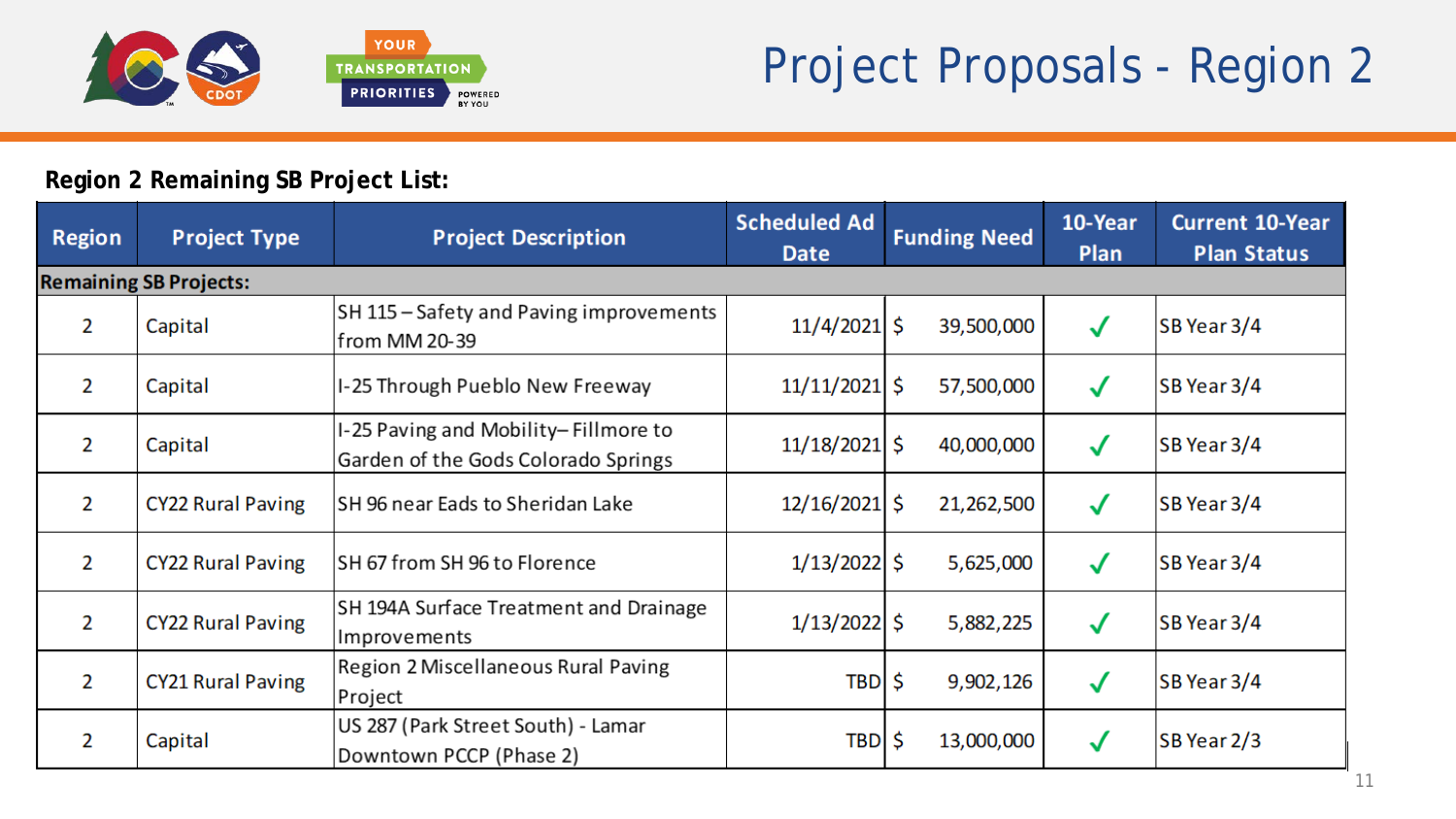

# Project Proposals - Region 3

| Region       | <b>Project Type</b>             | <b>Project Description</b>                                          | <b>Scheduled Ad</b><br><b>Date</b> | <b>Funding Need</b> |            | 10-Year<br>Plan | <b>Current 10-Year</b><br><b>Plan Status</b> |  |
|--------------|---------------------------------|---------------------------------------------------------------------|------------------------------------|---------------------|------------|-----------------|----------------------------------------------|--|
|              | <b>REGION 3 TARGET \$20.3 M</b> |                                                                     |                                    |                     |            |                 |                                              |  |
|              | Capital                         | US 50 Grand Junction to Delta Repairs                               | $2/11/2021$ \$                     |                     | 15,000,000 | w               | SB Year 2/3                                  |  |
|              | Capital                         | US 6 Fruita to Palisade Safety<br>Improvements - Clifton Roundabout | TBD  \$                            |                     | 5,600,000  |                 | SB Year 2/3                                  |  |
| <b>TOTAL</b> |                                 |                                                                     |                                    |                     | 20,600,000 |                 |                                              |  |



**US 50 Grand Junction to Delta Repairs** - This section of roadway between Grand Junction and Delta receives numerous complaints regarding drivability. The project will repair deficiencies in the roadway, like dips and bumps, and provide a new asphalt surface along with guardrail and striping improvements. Vehicles will be able to travel more safely with smoother travel, lowered risk of weaving and leaving lane, as well as load shift as a result of this project.



**US 6 Fruita to Palisade Safety Improvements** - Project improvements include reconstruction of the surface and safety upgrades to intersections and signals throughout these locations. The Clifton project will install two new roundabouts and the North Ave. project will improve the center median.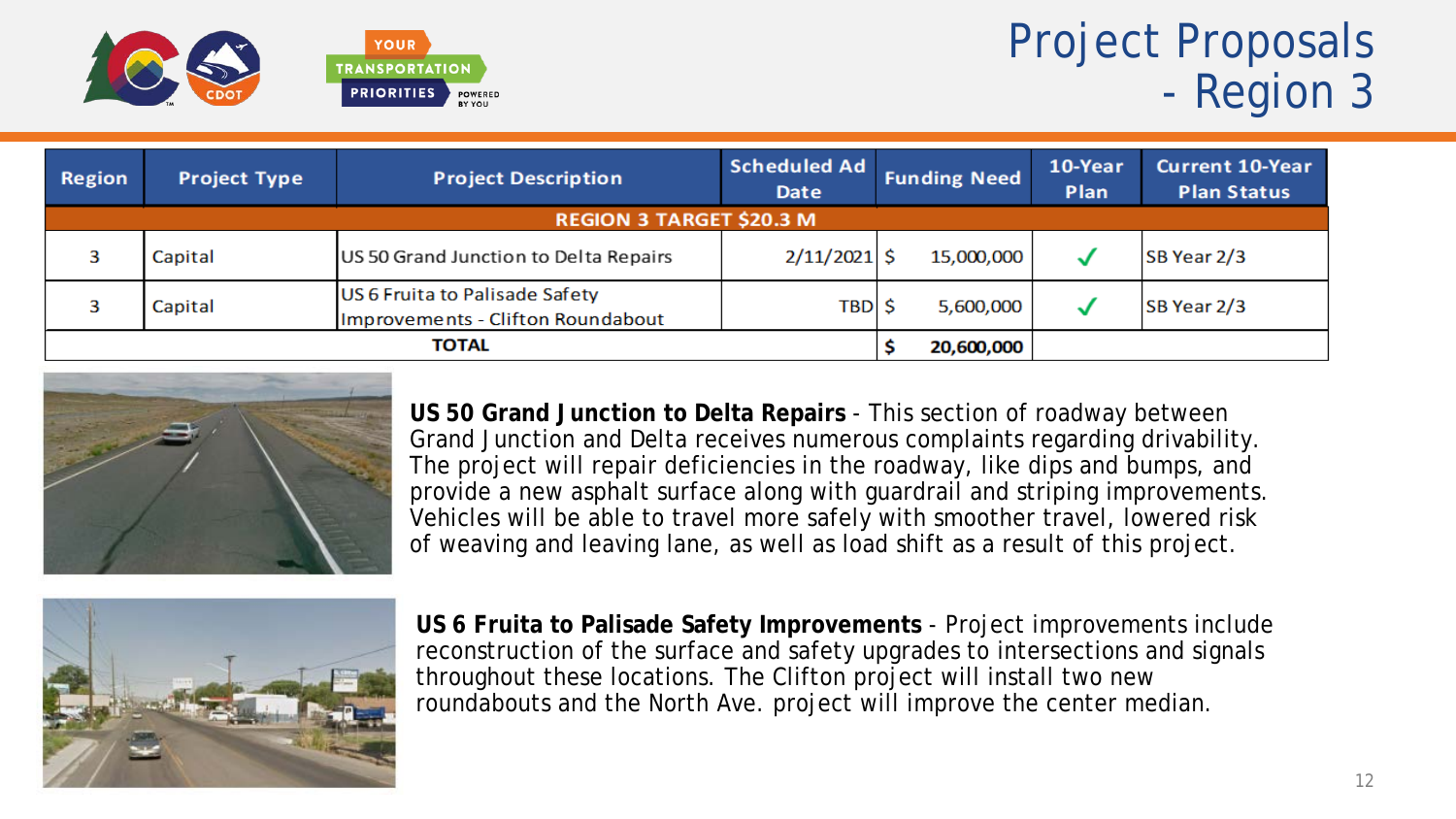



# Project Proposals - Region 3

### **Region 3 Remaining SB Project List:**

| <b>Region</b>  | <b>Project Type</b>           | <b>Project Description</b>                                                  | <b>Scheduled Ad</b><br><b>Date</b> | <b>Funding Need</b> | 10-Year<br>Plan | <b>Current 10-Year</b><br><b>Plan Status</b> |
|----------------|-------------------------------|-----------------------------------------------------------------------------|------------------------------------|---------------------|-----------------|----------------------------------------------|
|                | <b>Remaining SB Projects:</b> |                                                                             |                                    |                     |                 |                                              |
| 3              | Capital                       | SH 13 GarCo RioBlanco Hill                                                  | 10/22/2020 \$                      | 14,000,000          | $\checkmark$    | SB Year 2/3                                  |
| 3              | <b>CY21 Rural Paving</b>      | SH 139 Douglas Pass North                                                   | $11/19/2020$ \$                    | 8,305,000           | $\checkmark$    | SB Year 3/4                                  |
| 3              | Capital                       | US 50 Passing Lanes Blue Mesa                                               | $2/11/2021$ \$                     | 5,220,000           | $\checkmark$    | SB Year 2/3                                  |
| 3              | Capital                       | I-70B East of 1st to 15th Street                                            | $2/11/2021$ \$                     | 8,656,736           | $\checkmark$    | SB Year 3/4                                  |
| 3              | Capital                       | SH 92 Rogers Mesa to Hotchkiss                                              | $10/30/2021$ \$                    | 7,000,000           | $\checkmark$    | SB Year 2/3                                  |
| 3              | <b>CY22 Rural Paving</b>      | SH 318 Browns Park East                                                     | $11/4/2021$ \$                     | 9,400,000           | $\checkmark$    | SB Year 3/4                                  |
| $\overline{3}$ | <b>CY22 Rural Paving</b>      | SH 92 Hotchkiss to Crawford                                                 | $11/4/2021$ \$                     | 3,250,000           | $\checkmark$    | SB Year 3/4                                  |
| 3              | <b>CY22 Rural Paving</b>      | SH 114 Parlin West & CO 114 Resurfacing<br>and Shoulders                    | $11/18/2021$ \$                    | 4,200,000           | $\checkmark$    | SB Year 3/4                                  |
| 3              | Capital                       | US 550 Montrose to Ouray County Line<br>Safety Improvements                 | $11/18/2021$ \$                    | 5,250,000           | $\checkmark$    | SB Year 2/3                                  |
| 3              | <b>CY22 Rural Paving</b>      | SH 139 Dinosaur Diamond                                                     | $12/2/2021$ \$                     | 2,115,000           | $\checkmark$    | SB Year 3/4                                  |
| 3              | Capital                       | I-70 Auxiliary Lane East Frisco to<br>Silverthorne                          | $1/13/2022$ \$                     | 21,000,000          | $\checkmark$    | SB Year 3/4                                  |
| 3              | <b>CY22 Rural Paving</b>      | SH14 Walden South and SH125 Walden<br>North                                 | $2/10/2022$ \$                     | 7,770,000           | $\checkmark$    | SB Year 3/4                                  |
| 3              | Capital                       | Intersection Improvements at SH 50/550                                      | $4/22/2023$ \$                     | 2,925,000           | $\checkmark$    | SB Year 3/4                                  |
| 3              | Capital                       | US 6 Fruita to Palisade Safety<br>Improvements - 20 Road Intersection       | $TBD$ \$                           | 5,350,000           | $\checkmark$    |                                              |
| 3              | <b>CY21 Rural Paving</b>      | CO 149 Resurfacing and Shoulders North<br>of Creede & SH149 Lake City North | $TBD$ \$                           | 12,100,000          | $\checkmark$    |                                              |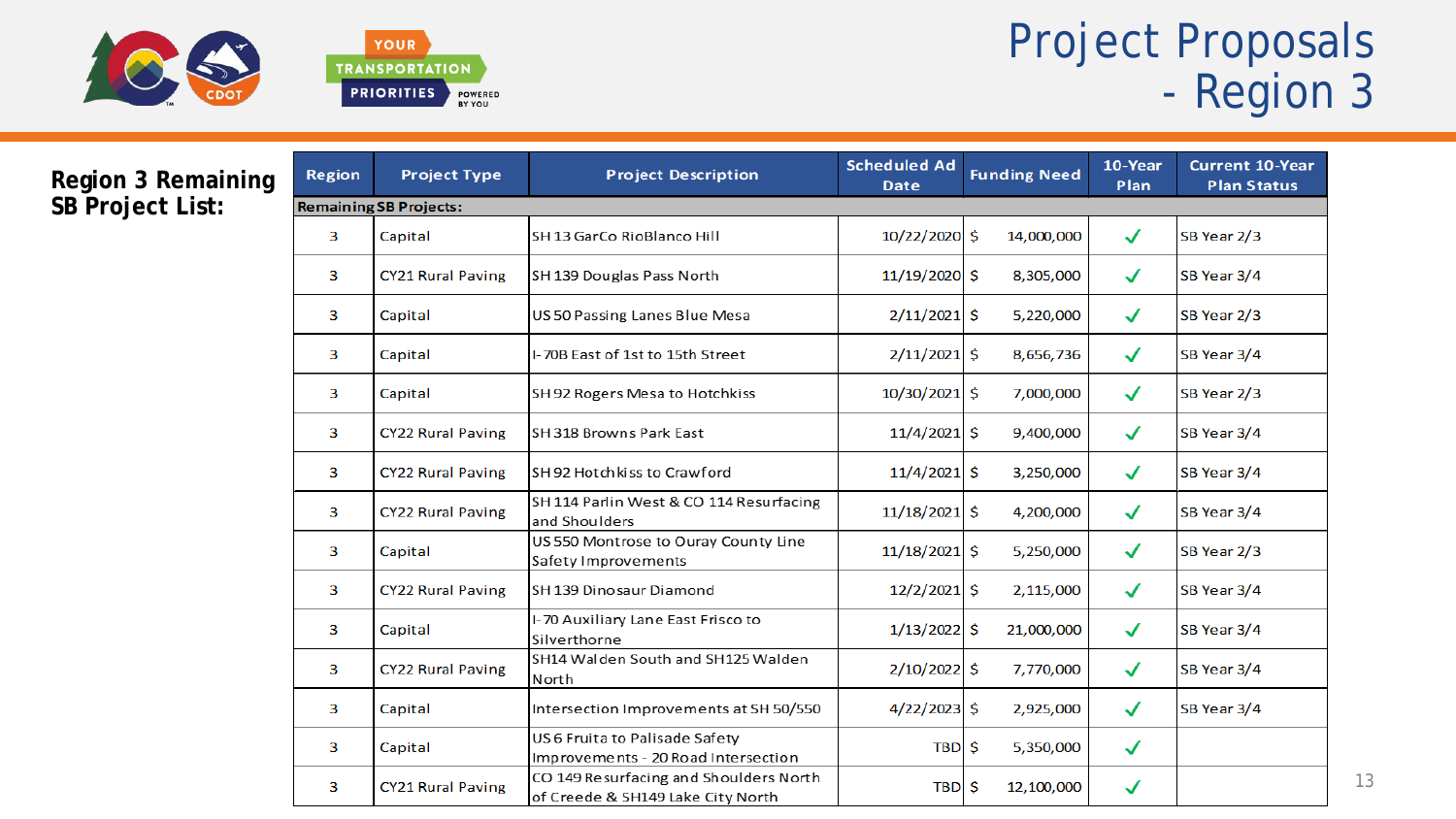



# Project Proposals - Region 4

| <b>Region</b> | <b>Project Type</b>                               | <b>Project Description</b>                                           | <b>Scheduled Ad</b><br><b>Date</b> | <b>Funding Need</b> | 10-Year<br>Plan | <b>Current 10-Year</b><br><b>Plan Status</b> |  |  |  |
|---------------|---------------------------------------------------|----------------------------------------------------------------------|------------------------------------|---------------------|-----------------|----------------------------------------------|--|--|--|
|               | REGION 4 TARGET \$32.1 M                          |                                                                      |                                    |                     |                 |                                              |  |  |  |
|               | <b>Region 4 Flexible Allocation</b>               |                                                                      |                                    |                     |                 |                                              |  |  |  |
| 4             | Capital                                           | Berthoud Mobility Hub at SH 56 / I-25<br>(NFRMPO)                    | $Imme diately$ \$                  | 6,500,000           | √               | 10-Year Plan                                 |  |  |  |
| 4             | <b>CY21 Rural Paving</b>                          | I-76 West of CO 144 Westbound (UFR &<br>ETPR)                        | $12/16/2020$ \$                    | 8,048,375           | ✓               | SB Year 3                                    |  |  |  |
| 4             | <b>CY21 Rural Paving</b>                          | SH 385 Phillips/Yuma County Line South<br>(ETPR)                     | $<$ 90 Days $\vert$ \$             | 7,100,000           | ✓               | SB Year 3/4                                  |  |  |  |
| 4             | Capital                                           | SH119 Adaptive Signal System (DRCOG)                                 | $9/1/2021$ \$                      | 2,400,000           | ✓               | SB Year 4                                    |  |  |  |
| 4             | <b>Asset Management</b>                           | Bridge Maintenance Project: D-18-B (SH 52<br>near Hudson, CO) (UFR)  | $7/1/2021$ \$                      | 250,000             |                 | <b>Asset List</b>                            |  |  |  |
| 4             | <b>Asset Management</b>                           | Bridge Maintenance Project: B-26-F (SH 59<br>near Haxtun, CO) (ETPR) | $7/1/2021$ \$                      | 300,000             |                 | <b>Asset List</b>                            |  |  |  |
| 4             | <b>Asset Management</b>                           | Replacement of X-lite guardrail end<br>treatments (Region wide)      | $6/1/2021$ \$                      | 1,600,000           |                 | <b>Asset List</b>                            |  |  |  |
| 4             | DRCOG Local<br><b>Agency Project</b>              | SH7 & 119th St in Lafayette                                          | $9/1/2021$ \$                      | 2,605,000           |                 | <b>Local Agency</b><br>Project               |  |  |  |
|               |                                                   |                                                                      | R4 Flexible TOTAL \$               | 28,803,375          |                 |                                              |  |  |  |
|               | <b>NFRMPO TMA Suballocation (TARGET \$4.04 M)</b> |                                                                      |                                    |                     |                 |                                              |  |  |  |
| 4             | <b>NFR Local Agency</b><br>Project                | North LCR 17 Expansion                                               | $9/1/2021$ \$                      | 760,000             |                 | <b>Local Agency</b><br>Project               |  |  |  |
| 4             | <b>NFR Local Agency</b><br>Project                | Intersection Improvements SH 257 &<br>Eastman Park Dr.               | $6/30/2021$ \$                     | 1,000,000           |                 | Local Agency<br>Project                      |  |  |  |
| 4             | <b>NFR Local Agency</b><br>Project                | Timberline Rd Corridor Improvements                                  | $6/1/2021$ \$                      | 2,695,000           |                 | <b>Local Agency</b><br>Project               |  |  |  |
|               |                                                   | <b>NFRMPO TMA Suballocation TOTAL \$</b>                             |                                    | 4,455,000           |                 |                                              |  |  |  |
|               |                                                   | Region 4 Flexible + NFRMPO TMA Suballocation TOTAL   \$ 33,258,375   |                                    |                     |                 |                                              |  |  |  |

### **Project Highlights:**

- Berthoud Mobility Hub**:** Design and interim construction for eventual center-loading express Bustang station constructed as part of North I-25 Segment 6. The Berthoud mobility hub will support Bustang service from Fort Collins and Denver.
- Project list addresses critical rural paving and asset management needs.
- Includes priority local agency projects from NFRMPO and DRCOG.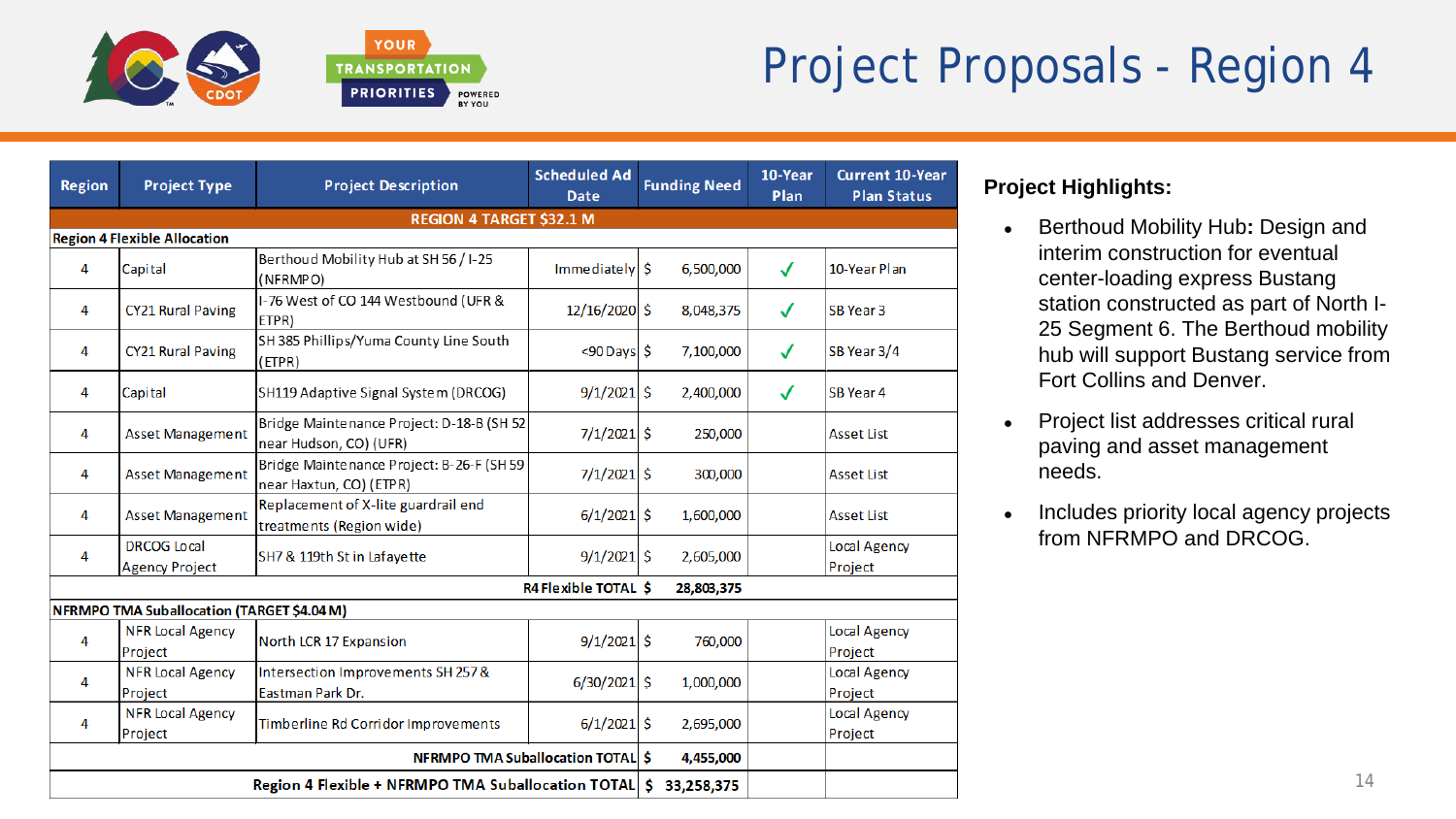

### **Region 4 Remaining SB Project List:**

| Region | <b>Project Type</b>           | <b>Project Description</b>                     | <b>Scheduled Ad</b><br>Date | <b>Funding Need</b> | 10-Year<br>Plan | <b>Current 10-Year</b><br><b>Plan Status</b> |
|--------|-------------------------------|------------------------------------------------|-----------------------------|---------------------|-----------------|----------------------------------------------|
|        | <b>Remaining SB Projects:</b> |                                                |                             |                     |                 |                                              |
| 4      | CY21 Rural Paving             | Region 4 Miscellaneous Rural Paving<br>Project | 11/19/2020 \$               | 3,705,253           | $\checkmark$    | SB Year 3/4                                  |
| 4      | CY22 Rural Paving             | I-76 East of Sterling                          | 10/15/2021 \$               | 8,046,507           | √               | SB Year 3/4                                  |
| 4      | CY22 Rural Paving             | US 385 North of Cheyenne Wells                 | 10/21/2021 \$               | 14,539,000          | √               | SB Year 3/4                                  |
| 4      | CY21 Rural Paving             | CO 138 Sterling North (Part 2)                 | 11/18/2021 \$               | 1,750,000           | $\checkmark$    | SB Year 3/4                                  |
| 4      | CY22 Rural Paving             | CO 52 Resurfacing Prospect Valley (Phase<br>2) | 11/19/2022 \$               | 4,652,657           | √               | SB Year 3/4                                  |
| 4      | Capital                       | SH 119 Safety / Mobility Improvements          | 1/1/2023                    | s<br>27,017,225     | √               | SB Year 3/4                                  |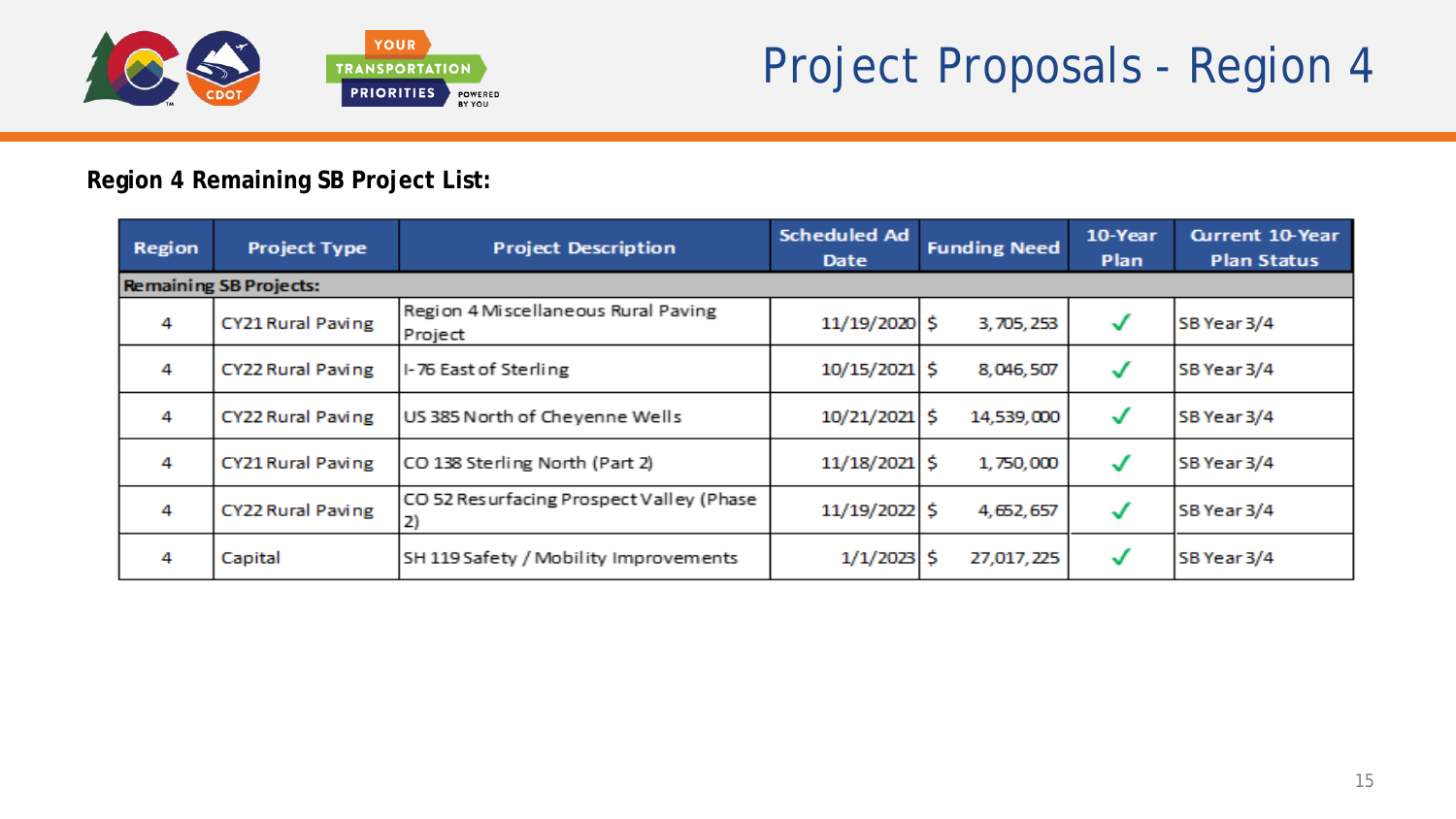

# Project Proposals - Region 5

| Region | <b>Project Type</b>      | <b>Project Description</b>                         | <b>Scheduled Ad</b><br><b>Date</b> |  | <b>Funding Need</b> | 10-Year<br>Plan | <b>Current 10-Year</b><br><b>Plan Status</b> |
|--------|--------------------------|----------------------------------------------------|------------------------------------|--|---------------------|-----------------|----------------------------------------------|
|        |                          | <b>REGION 5 TARGET \$10.6 M</b>                    |                                    |  |                     |                 |                                              |
|        | Capital                  | US 160 McCabe Creek Major Structure<br>Replacement | $5/21/2021$ \$                     |  | 7,500,000           |                 | SB Year 2/3                                  |
|        | <b>CY22 Rural Paving</b> | CO 141 North of Naturita Resurfacing               | $12/3/2020$ \$                     |  | 3,112,000           |                 | SB Year 3/4                                  |
|        | ΤΟΤΑL                    |                                                    |                                    |  |                     |                 |                                              |



**US 160 McCabe Creek Major Structure Replacement** - This project replaces a failing culvert crossing US 160 in Pagosa Springs with a concrete box culvert, as well as widens the roadway for bicycle and pedestrian facilities. The culvert has a risk of severe flooding and US 160 is at risk of potential washout.

**CO 141 North of Naturita Resurfacing** is part of CDOT's commitment to addressing critical rural paving priorities.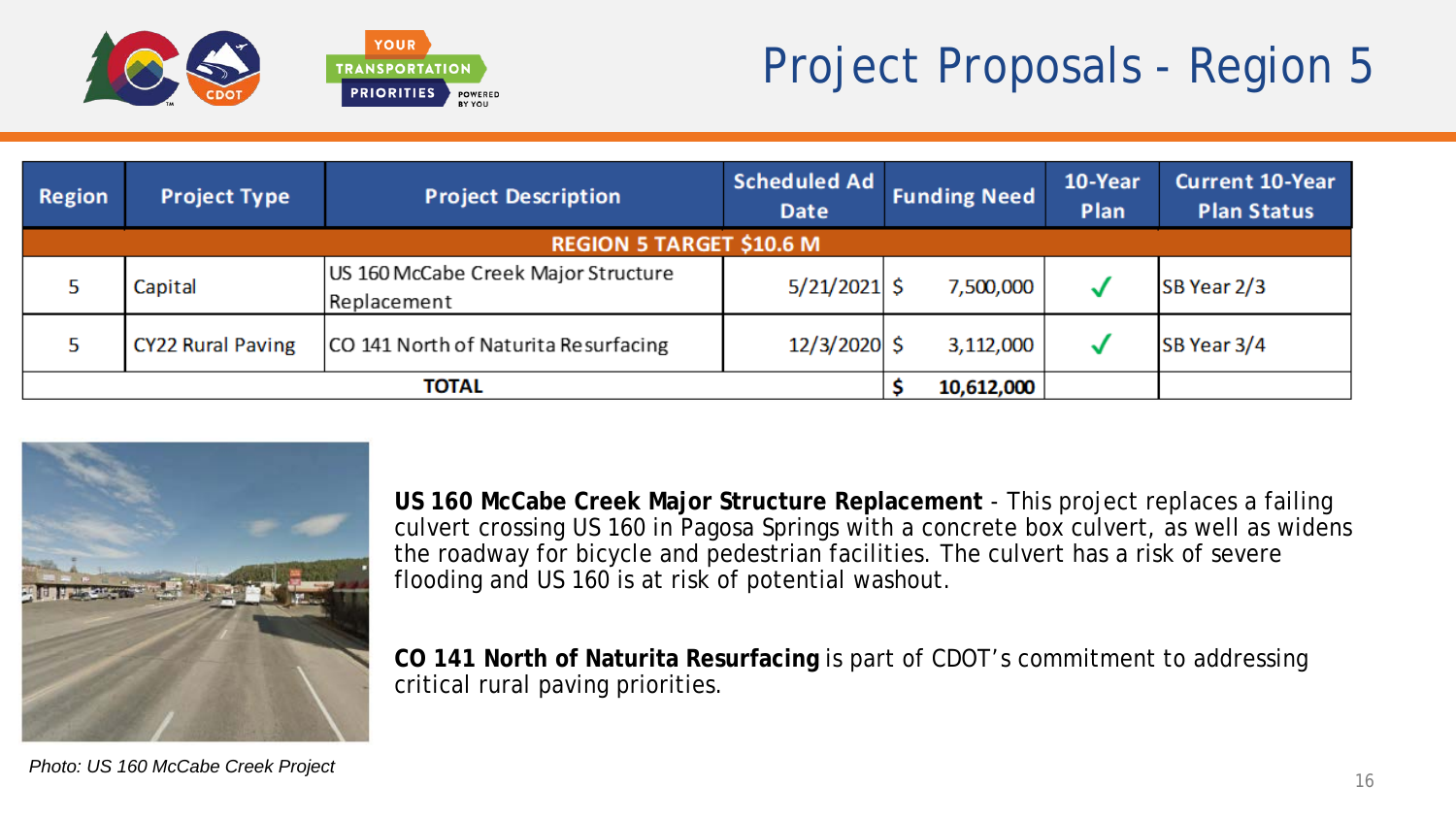

### **Region 5 Remaining SB Project List:**

| <b>Region</b> | <b>Project Type</b>           | <b>Project Description</b>                                                  | <b>Scheduled Ad</b><br><b>Date</b> | <b>Funding Need</b> | 10-Year<br><b>Plan</b> | <b>Current 10-Year Plan</b><br><b>Status</b> |
|---------------|-------------------------------|-----------------------------------------------------------------------------|------------------------------------|---------------------|------------------------|----------------------------------------------|
|               | <b>Remaining SB Projects:</b> |                                                                             |                                    |                     |                        |                                              |
| 5             | <b>CY21 Rural Paving</b>      | CO 149 Resurfacing and Shoulders North<br>of Creede & SH149 Lake City North | 11/5/2020 \$                       | 16,016,000          | √                      | SB Year 3/4                                  |
| 5             | Capital                       | US 550 Pacochupuk South Roadway<br>Mobility and Safety Improvements         | $10/7/2021$ \$                     | 1,700,000           | ✓                      | SB Year 3/4                                  |
| 5             | <b>CY22 Rural Paving</b>      | US 160 MP 0-8 Aztec Creek Resurfacing                                       | 10/20/2021 \$                      | 10,650,000          | √                      | SB Year 3/4                                  |
| 5             | <b>CY22 Rural Paving</b>      | CO370 Resurfacing                                                           | $11/4/2021$ \$                     | 1,450,000           | $\checkmark$           | SB Year 3/4                                  |
| 5             | <b>CY22 Rural Paving</b>      | US 550 Billy Creek Resurfacing                                              | $11/5/2021$ \$                     | 6,500,000           | √                      | SB Year 3/4                                  |
| 5             | <b>CY22 Rural Paving</b>      | US 50 North of 285 Resurfacing                                              | $11/5/2021$ \$                     | 3,500,000           | √                      | SB Year 3/4                                  |
| 5             | Capital                       | US 50/285 Intersection Reconstruction<br>(Round-a-bout)                     | $2/24/2022$ \$                     | 3,400,000           | $\checkmark$           | SB Year 3/4                                  |
| 5             | <b>CY21 Rural Paving</b>      | CO 114 Resurfacing and Shoulders                                            | TBD \$                             | 12,000,000          | √                      |                                              |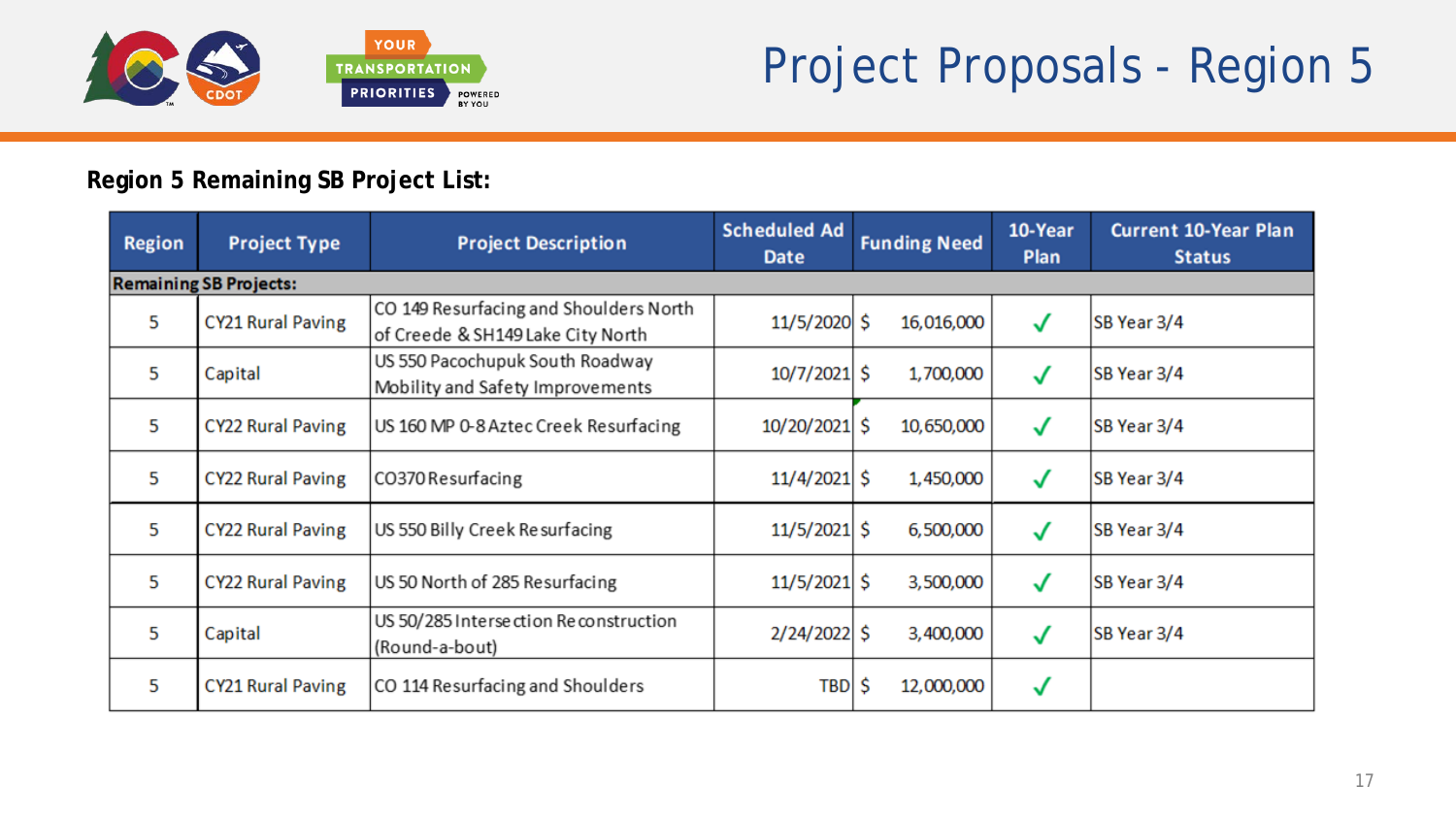

## **Continued Support for Revitalizing Main Streets (\$2M)**

- Initial \$5M has been allocated. Adding an additional \$2M.
- Fund source: DTR fund swap using FASTER Transit to fund Revitalizing Main Streets and using SB 267 to backfill FASTER Transit agreements.

# **Modernizing NEPA (\$75k)**

- Funds would allow DTD to advance capabilities to run GHG and travel models
- Fund source: Supplemental STBG

## **Bridge Repairs (~\$6M)**

- Critical timber bridge retrofits around the state
- Critical deck debris fall mitigation around the metro area
- Fund Source: Supplemental bridge dollars **18** 18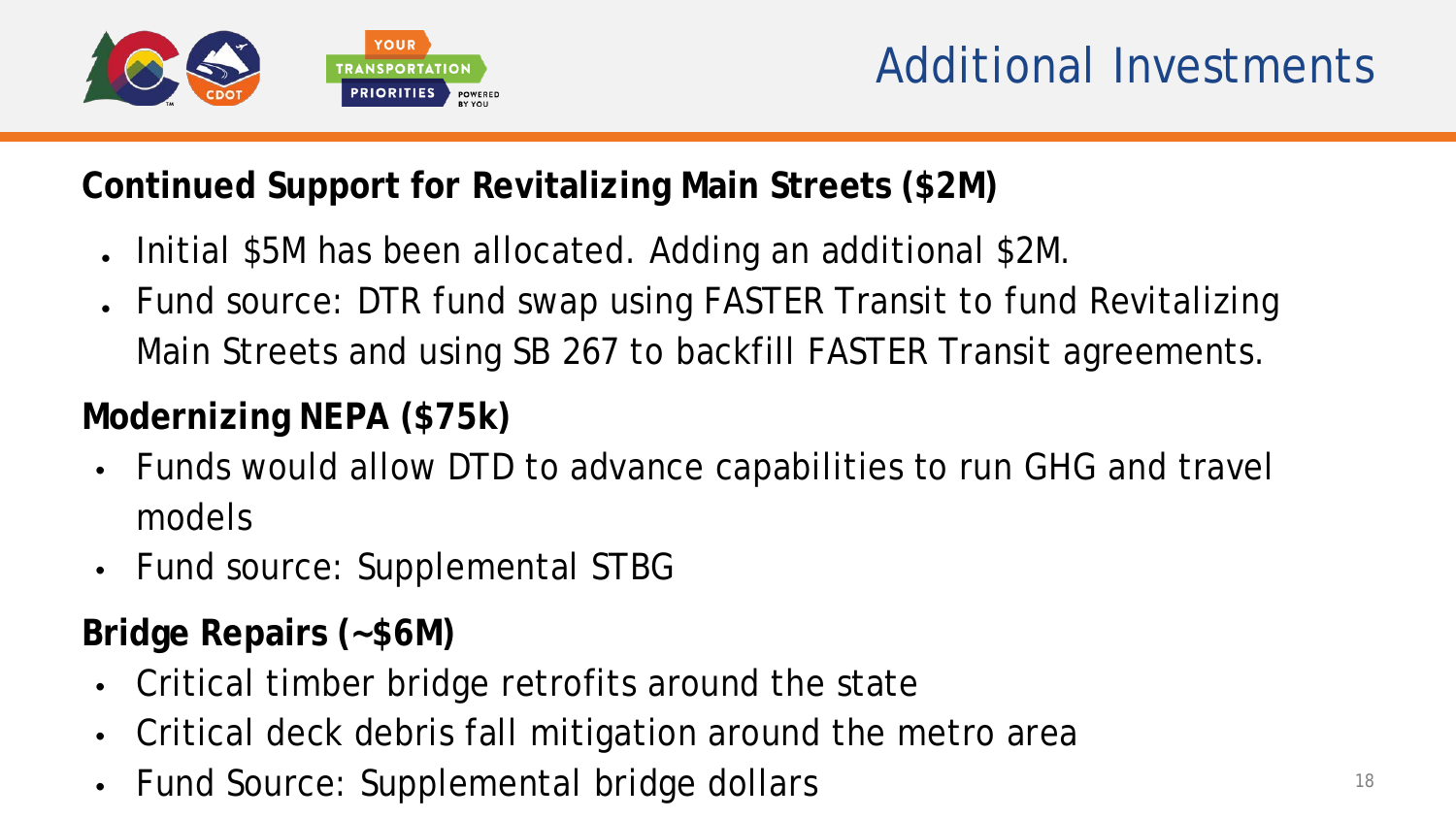



## **January 20-21 TC Meeting**

• Budget Amendment/Supplement to formally add stimulus and FY21 supplemental funds to budget and approve Program Reserve loan to Powers/Research Project

## **March TC Meeting**

Review Year 1-4 SB 267 list in anticipation of SB 267 COP issuance

## **April**

- Anticipated issuance of Year 3 COPs
- TC approval of Year 3 list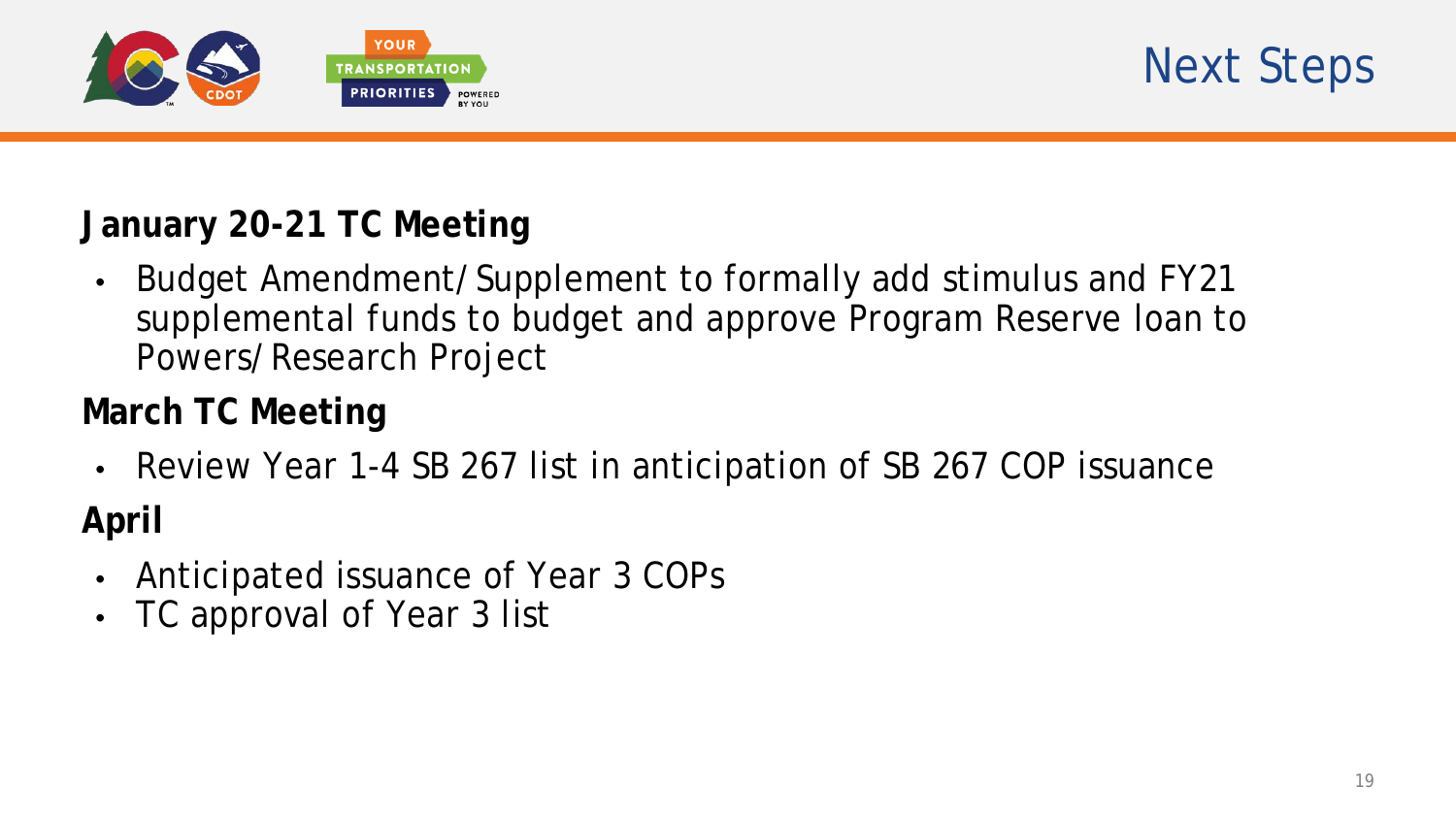#### **Resolution # TC**

Resolution Related to Federal COVID-19 Relief Package

#### **Approved by the Transportation Commission on**

**WHEREAS**, a \$900 billion COVID-19 relief package and a \$1.4 trillion FY 2021 omnibus appropriations package was passed by Congress and signed by the President of the United States on December 27, 2020; and

**WHEREAS**, the funding package includes \$9.8 billion for surface transportation for State Departments of Transportation, and Colorado's share of this would be 1.37% or \$134.3 million; and

**WHEREAS**, taken together, COVID Relief and FY 21 Supplemental funding is expected to provide Colorado approximately \$150 million; and

**WHEREAS**, the legislation dictates that funding will be allocated based on the Surface Transportation Block Grant (STBG) Program formula that is based on population (larger urban, small urban, rural, flexible) with portions sub-allocated to the large urban Transportation Management Areas; and

**WHEREAS**, in addition to eligible uses under the STBG Program, stimulus funds may be used for costs related to preventive maintenance, routine maintenance, operations, personnel, including salaries of employees (including those employees who have been placed on administrative leave) or contractors, debt service payments, availability payments, and coverage for other revenue losses; and

**WHEREAS**, funding is available through September 30, 2024; and

**WHEREAS**, the Transportation Commission (Commission) supports the following goals for these additional funds:

Move Quickly

- By allocating dollars quickly, CDOT can ensure maximum benefit to Colorado's economy.
- CDOT has focused on projects ready to go to advertisement as soon as possible (preferably February-April).
- CDOT staff will provide formal guidance to sub-recipients within 30 days on the timely use of funds.

Retain Focus on 10-yr Plan

● Projects come from the 10-yr plan (specifically Years 3 and 4 of the SB267 list) and reflect stated priorities from the plan (e.g. improving assets).

Distribute Dollars Equitably

Because these dollars are intended to help the economy, staff proposes distributing them equitably across the state using the same formula as was used for the SB267 funding.

Advance Health and Sustainability Goals

- Continue critical COVID infrastructure support--Revitalizing Main Streets--supporting communities through the winter months.
- Help modernize our approach to NEPA so that project investments continue to support GHG goals.